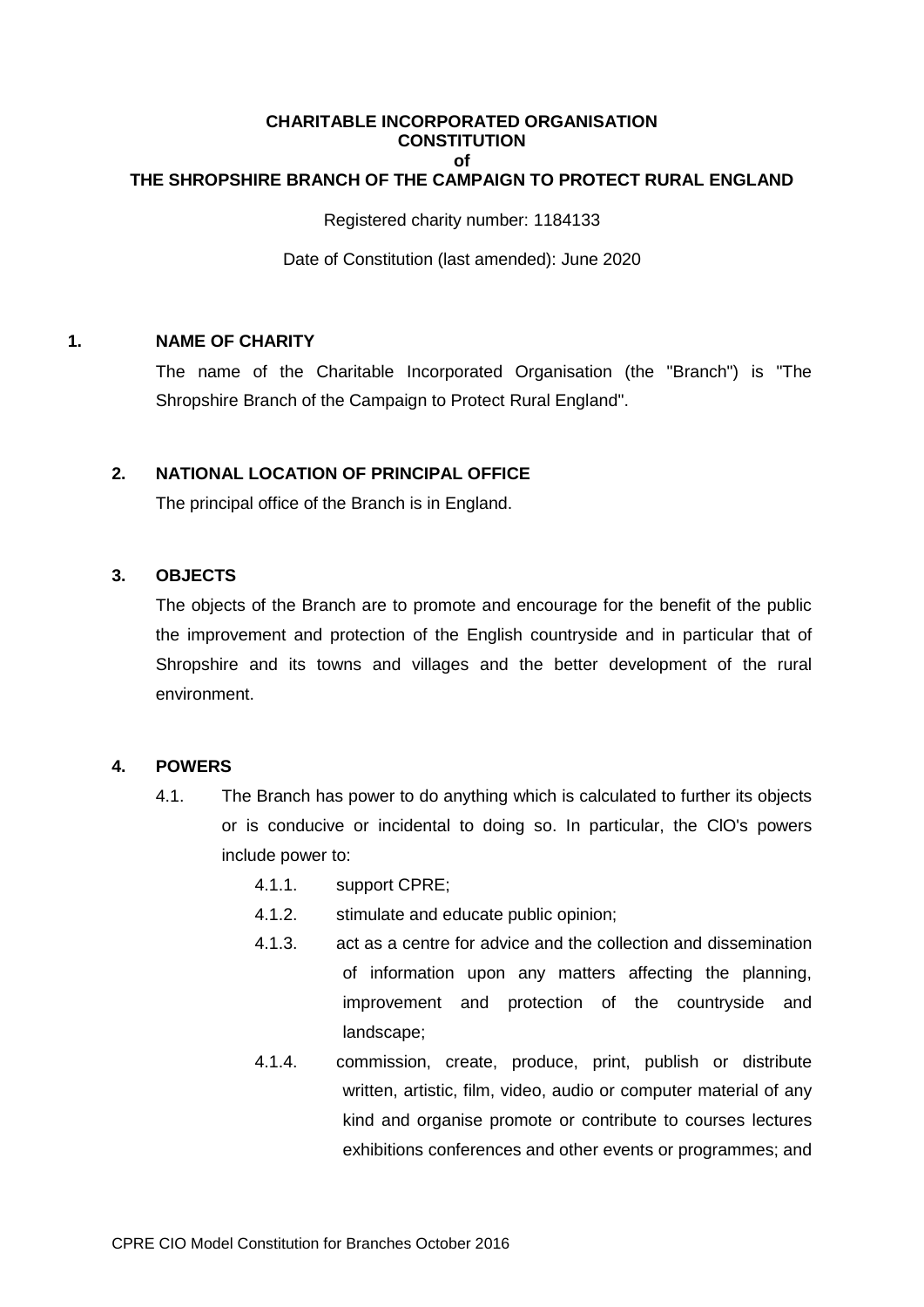to promote or undertake study or research and disseminate the results of such research;

- 4.1.5. borrow money and to charge the whole or any part of its property as security for the repayment of the money borrowed. The Branch must comply as appropriate with sections 124 and 125 of the Charities Act 2011 if it wishes to mortgage land;
- 4.1.6. buy, take on lease or in exchange, hire or otherwise acquire any property and to maintain and equip it for use;
- 4.1.7. sell, lease or otherwise dispose of all or any part of the property belonging to the Branch. In exercising this power, the Branch must comply as appropriate with sections 117 and 119-123 of the Charities Act 2011;
- 4.1.8. employ and remunerate such staff as are necessary for carrying out the work of the Branch. The Branch may employ or remunerate a charity trustee only to the extent that it is permitted to do so by clause 6 (Benefits and payments to charity trustees and connected persons) and provided it complies with the conditions of those clauses; and
- 4.1.9. deposit or invest funds, employ a professional fund-manager, and arrange for the investments or other property of the Branch to be held in the name of a nominee, in the same manner and subject to the same conditions as the charity trustees of a trust are permitted to do by the Trustee Act 2000.

# **5. APPLICATION OF INCOME AND PROPERTY**

- 5.1. The income and property of the Branch must be applied solely towards the promotion of the Objects.
	- 5.1.1. A charity trustee is entitled to be reimbursed from the property of the Branch or may pay out of such property reasonable expenses properly incurred by him when acting on behalf of the Branch.
	- 5.1.2. A charity trustee may benefit from charity trustee indemnity insurance cover purchased at the Branch's expense in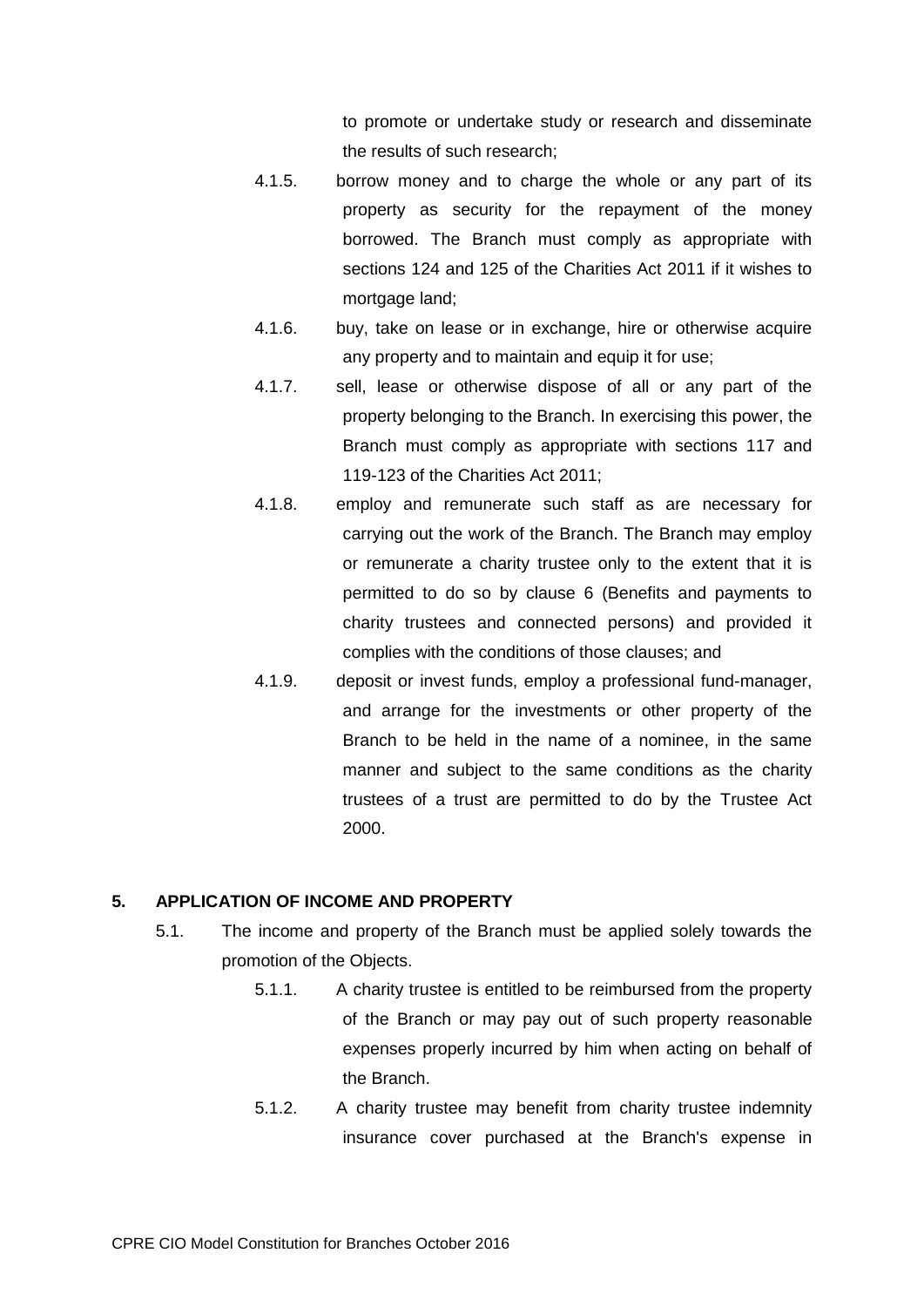accordance with, and subject to the conditions in, section 189 of the Charities Act 2011.

- 5.2. None of the income or property of the Branch may be paid or transferred directly or indirectly by way of dividend, bonus or otherwise by way of profit to any member of the Branch. This does not prevent a member who is not also a charity trustee receiving:
	- 5.2.1. a benefit from the Branch as a beneficiary of the Branch;
	- 5.2.2. reasonable and proper remuneration for any goods or services supplied to the Branch.
- 5.3. Nothing in this clause shall prevent a charity trustee or connected person receiving any benefit or payment which is authorised by clause 6.

# **6. BENEFITS AND PAYMENTS TO CHARITY TRUSTEES AND CONNECTED PERSONS**

- 6.1. General provisions
	- 6.1.1. No charity trustee or connected person may:
		- 6.1.1.1. buy or receive any goods or services from the Branch on terms preferential to those applicable to members of the public;
		- 6.1.1.2. sell goods, services, or any interest in land to the Branch;
		- 6.1.1.3. be employed by, or receive any remuneration from, the Branch;
		- 6.1.1.4. receive any other financial benefit from the Branch;
		- 6.1.1.5. unless the payment or benefit is permitted by clause 6.2, or authorised by the court or the Charity Commission. In this clause, a "financial benefit" means a benefit, direct or indirect, which is either money or has a monetary value.
- 6.2. Scope and powers permitting charity trustees' or connected persons' benefits:
	- 6.2.1. A charity trustee or connected person may receive a benefit from the Branch as a beneficiary of the Branch provided that a majority of the charity trustees do not benefit in this way.
	- 6.2.2. A charity trustee or connected person may enter into a contract for the supply of services, or of goods that are supplied in connection with the provision of services, to the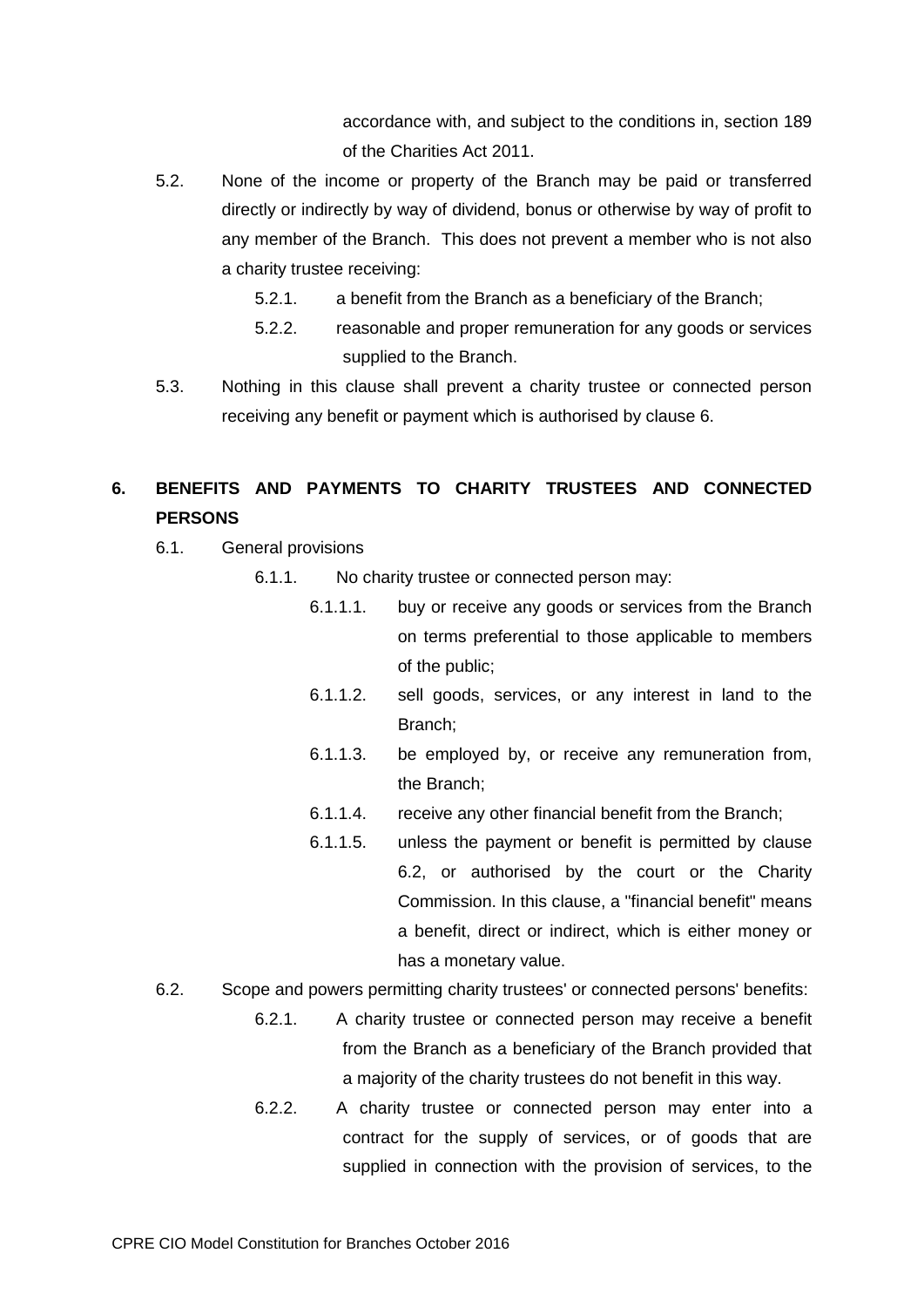Branch where that is permitted in accordance with, and subject to the conditions in, section 185 to 188 of the Charities Act 2011.

- 6.2.3. Subject to clause 6.3, a charity trustee or connected person may provide the Branch with goods that are not supplied in connection with services provided to the Branch by the charity trustee or connected person.
- 6.2.4. A charity trustee or connected person may receive interest on money lent to the Branch at a reasonable and proper rate which must be not more than the Bank of England bank rate (also known as the base rate).
- 6.2.5. A charity trustee or connected person may receive rent for premises let by the charity trustee or connected person to the Branch. The amount of the rent and the other terms of the lease must be reasonable and proper. The charity trustee concerned must withdraw from any meeting at which such a proposal or the rent or other terms of the lease are under discussion.
- 6.2.6. A charity trustee or connected person may take part in the normal trading and fundraising activities of the Branch on the same terms as members of the public.
- 6.3. Payment for supply of goods only controls:
	- 6.3.1. The Branch and its charity trustees may only rely upon the authority provided by clause 6.2.3 above if each of the following conditions is satisfied:
		- 6.3.1.1. The amount or maximum amount of the payment for the goods is set out in a written agreement between the Branch and the charity trustee or connected person supplying the goods ("the supplier").
		- 6.3.1.2. The amount or maximum amount of the payment for the goods does not exceed what is reasonable in the circumstances for the supply of the goods in question.
		- 6.3.1.3. The other charity trustees are satisfied that it is in the best interests of the Branch to contract with the supplier rather than with someone who is not a charity trustee or connected person. In reaching that decision the charity trustees must balance the advantage of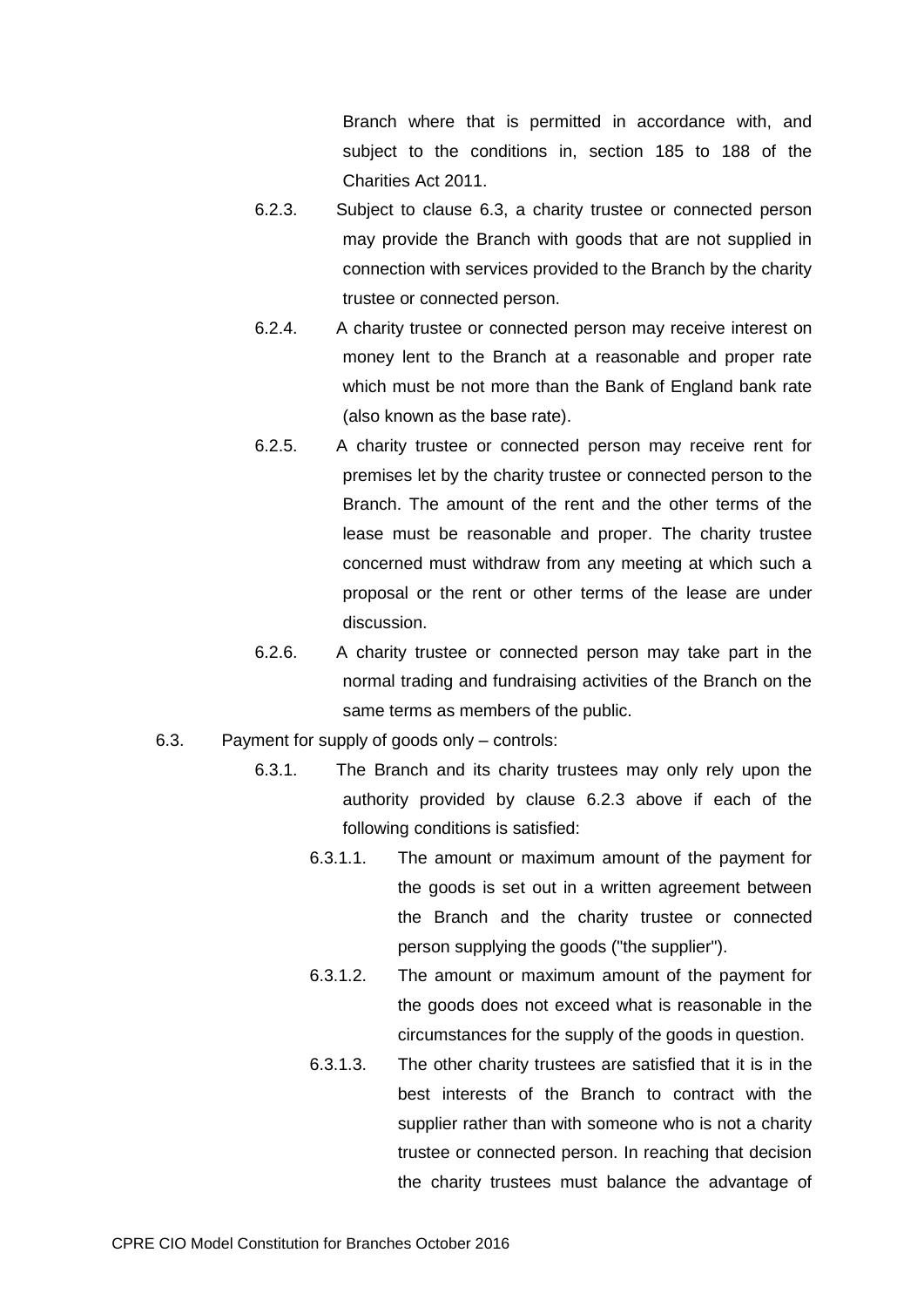contracting with a charity trustee or connected person against the disadvantages of doing so.

- 6.3.1.4. The supplier is absent from the part of any meeting at which there is discussion of the proposal to enter into a contract or arrangement with him or it with regard to the supply of goods to the Branch.
- 6.3.1.5. The supplier does not vote on any such matter and is not to be counted when calculating whether a quorum of charity trustees is present at the meeting.
- 6.3.1.6. The reason for their decision is recorded by the charity trustees in the minute book.
- 6.3.1.7. A majority of the charity trustees then in office are not in receipt of remuneration or payments authorised by clause 6.
- 6.3.2. In clauses 6.2 and 6.3:
	- 6.3.2.1. "the Branch" includes any company in which the Branch:
		- 6.3.2.1.1 holds more than 50% of the shares; or
		- 6.3.2.1.2 controls more than 50% of the voting rights attached to the shares; or
		- 6.3.2.1.3 has the right to appoint one or more directors to the board of the company;
	- 6.3.2.2. "connected person" includes any person within the definition set out in clause 31 (Interpretation);

# **7. CONFLICTS OF INTEREST AND CONFLICTS OF LOYALTY**

- 7.1. A charity trustee must:
	- 7.1.1. declare the nature and extent of any interest, direct or indirect, which he has in a proposed transaction or arrangement with the Branch or in any transaction or arrangement entered into by the Branch which has not previously been declared; and
	- 7.1.2. absent himself from any discussions of the charity trustees in which it is possible that a conflict of interest will arise between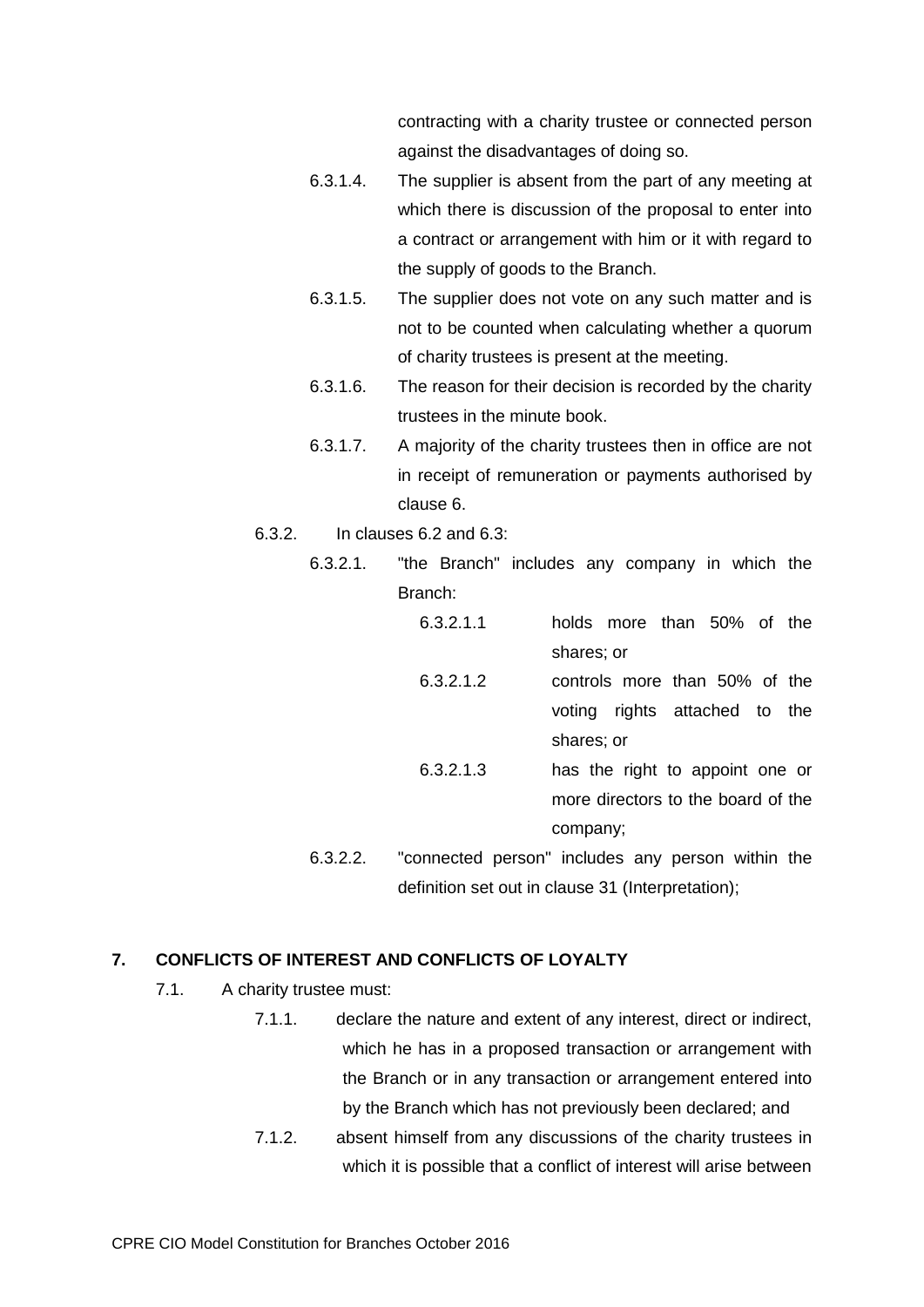his duty to act solely in the interests of the Branch and any personal interest (including but not limited to any financial interest).

7.2. Any charity trustee absenting himself from any discussions in accordance with this clause 7.2 must not vote or be counted as part of the quorum in any decision of the charity trustees on the matter.

# **8. NO LIABILITY OF MEMBERS TO CONTRIBUTE TO THE ASSETS OF THE BRANCH IF IT IS WOUND UP**

If the Branch is wound up, the members of the Branch have no liability to contribute to its assets and no personal responsibility for settling its debts and liabilities.

# **9. MEMBERSHIP OF THE BRANCH**

- <span id="page-5-0"></span>9.1. Admission of new members
	- 9.1.1. Eligibility
		- 9.1.1.1. The charity trustees shall admit to membership of the Branch:
			- 9.1.1.1.1 such members of CPRE as are resident in Shropshire except any such member of CPRE who has elected by notice in writing to the registered office of CPRE to be assigned to another branch of CPRE; and 9.1.1.1.2 such members of CPRE who reside outside Shropshire but who

have been assigned by CPRE to the Branch.

- <span id="page-5-1"></span>9.1.1.2. A member may be an individual, a corporate body, or an organisation which is not incorporated.
- 9.1.1.3. No person shall be admitted as a member of the Branch unless he is a member of CPRE.
- 9.1.1.4. Any person or organisation who applies for membership of CPRE and falls within [9.1.1.1.1](#page-5-0) or [9.1.1.1.2](#page-5-1) above, has, by applying for membership of CPRE indicated his or its agreement to become a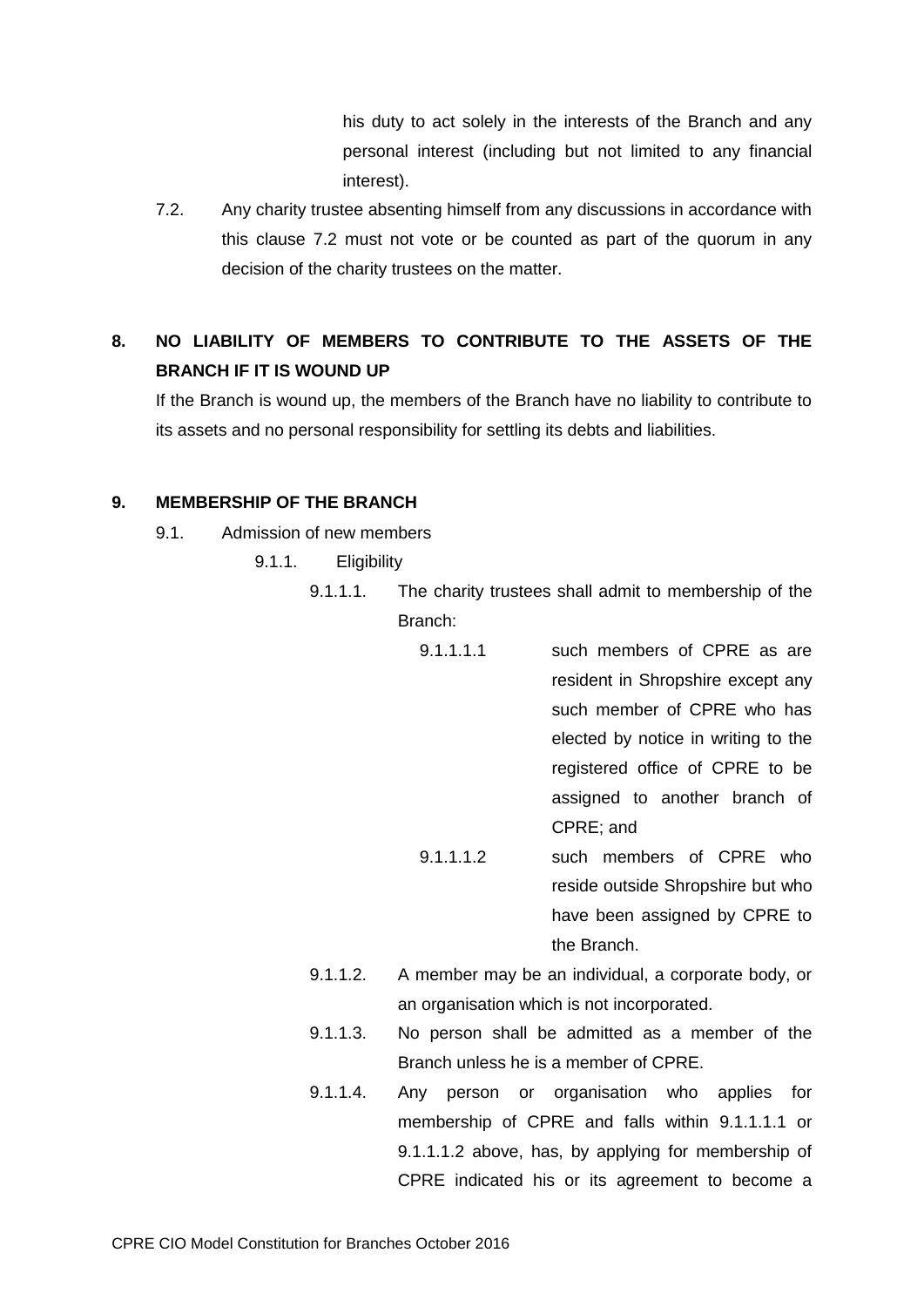member of the Branch and acceptance of the duty of members set out in clause 9.3.

- 9.2. Transfer of membership
	- 9.2.1. Membership of the Branch cannot be transferred to anyone else.
- 9.3. Duty of members
	- 9.3.1. It is the duty of each member of the Branch to exercise his powers as a member of the Branch in the way he decides in good faith would be most likely to further the purposes of the Branch.
	- 9.3.2. Termination of membership
	- 9.3.3. A person shall forthwith cease to be a member of the Branch (provided always that at least one member remains thereafter):
		- 9.3.3.1. if he is removed by resolution of, or by notice in writing to the Office, signed by a majority of the charity trustees of CPRE; or
		- 9.3.3.2. if by notice in writing to the Office or CPRE he resigns his membership; or
		- 9.3.3.3. if he ceases for any other reason to be a member of CPRE; or
		- 9.3.3.4. if pursuant to clause [9.1.1.1.1](#page-5-0) he has elected to be assigned to another branch of CPRE;

Provided that if a member is removed under clause 9.3.3.1 he (or being a corporation or unincorporated organisation its duly authorised representative) shall have the right to require the charity trustees to procure that he shall have the right to make representations in person to a meeting of the charity trustees of CPRE.

- 9.4. Membership fees
	- 9.4.1. CPRE shall determine from time to time the rates of subscription payable by each member of the Branch and the amount thereof payable by each member (1) to CPRE and (2) to the Branch. No other subscription shall be payable by any member to the Branch.
- 9.5. District Groups
	- 9.5.1. The charity trustees shall have power to approve the formation and continuance of district groups ("District Groups") pursuant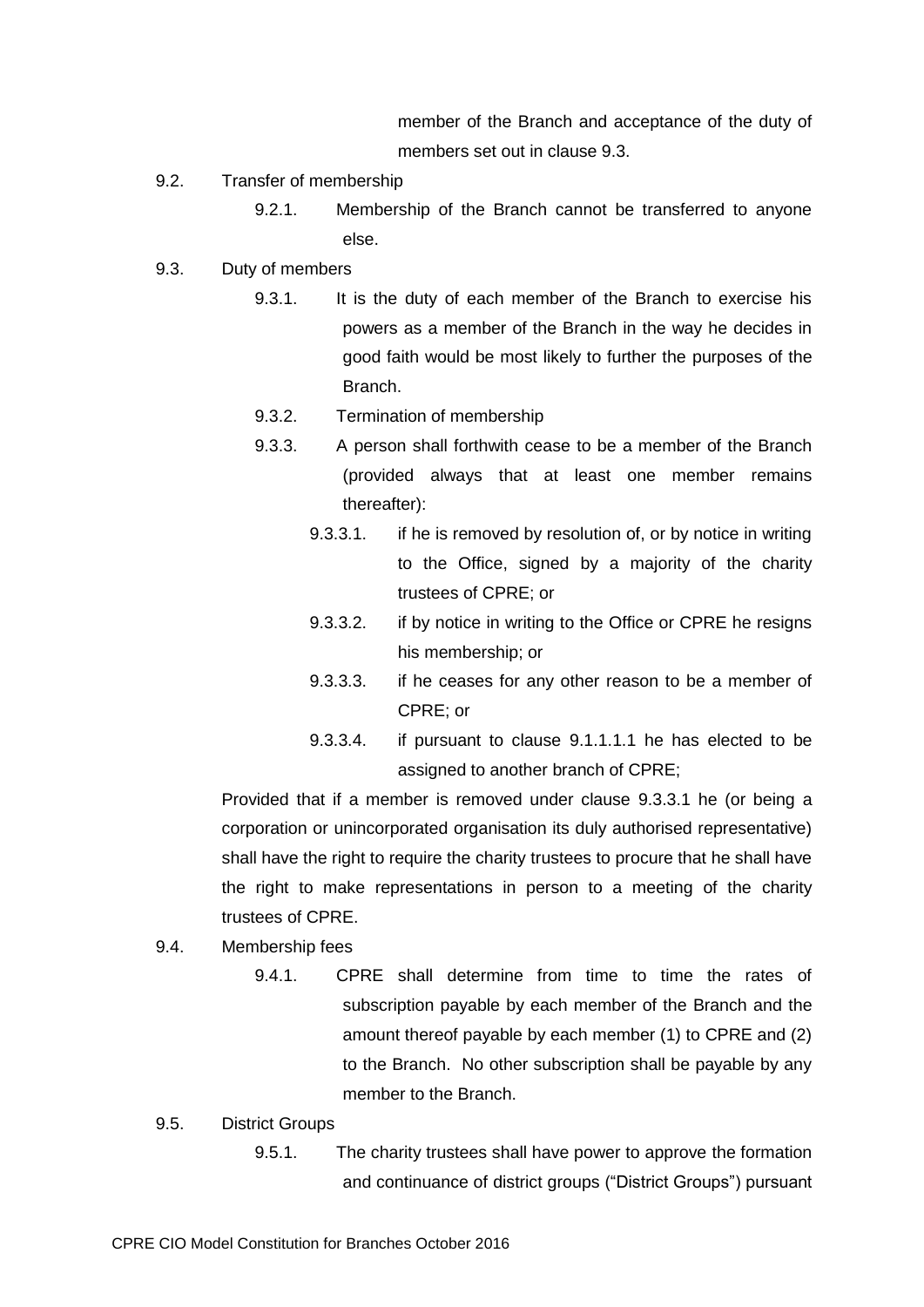to clause 18 for the promotion of the Objects in defined geographical areas.

- 9.5.2. The rules of a District Group and any alteration thereto shall be determined by the members of such District Group subject to approval by the Branch's charity trustees who may require amendment thereto from time to time after consultation with such District Group.
- 9.5.3. Each District Group shall nominate one of its members to stand for election or re-election to the board of charity trustees.
- 9.6. Regional Groups
	- 9.6.1. The Branch will co-operate in the operation and activity of such Regional Groups as CPRE may from time to time determine.

### **10. MEMBERS' DECISIONS**

- 10.1. General provisions
	- 10.1.1. Except for those decisions that must be taken in a particular way as indicated in clause 10.4, decisions of the members of the Branch may be taken either by vote at a general meeting as provided in clause 10.2 or by written resolution as provided in clause 10.3.
- 10.2. Taking ordinary decisions by vote
	- 10.2.1. Subject to clause 10.4, any decision of the members of the Branch may be taken by means of a resolution at a general meeting. Such a resolution may be passed by a simple majority of votes cast at the meeting (whether in person or by proxy).
- <span id="page-7-0"></span>10.3. Taking ordinary decisions by written resolution without a general meeting
	- 10.3.1. Subject to clause 10.4, a resolution in writing agreed by a simple majority of all the members who would have been entitled to vote upon it had it been proposed at a general meeting shall be effective, provided that:
		- 10.3.1.1. a copy of the proposed resolution has been sent to all the members eligible to vote; and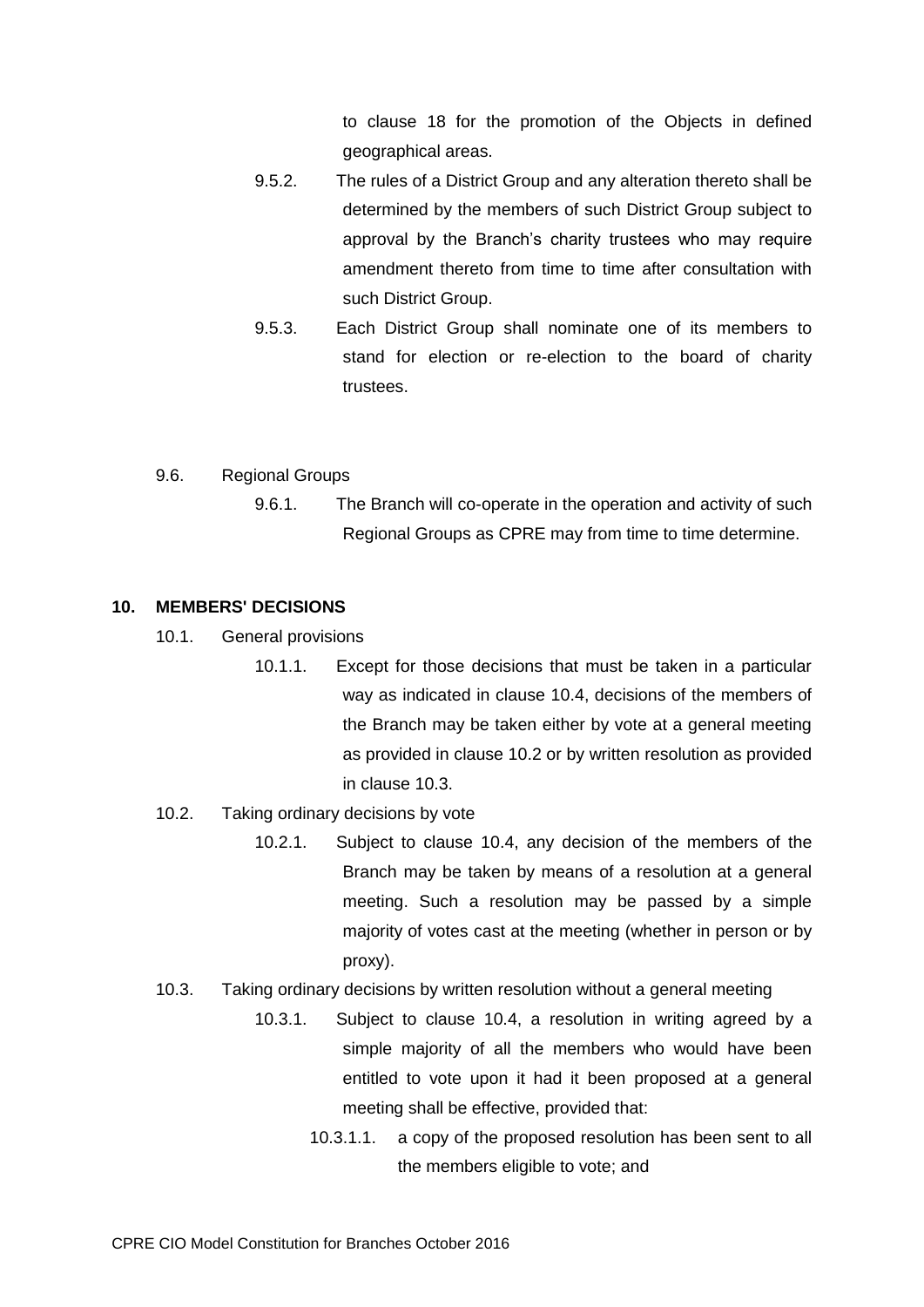- 10.3.1.2. a simple majority of members has signified its agreement to the resolution in a document or documents which are received at the principal office within the period of 28 days beginning with the circulation date. The document signifying a member's agreement must be authenticated by their signature (or in the case of an organisation or corporate body which is a member, by execution according to its usual procedure), by a statement of their identity accompanying the document, or in such other manner as the Branch has specified.
- 10.3.2. The resolution in writing may comprise several copies to which one or more members has signified their agreement.
- 10.3.3. Eligibility to vote on the resolution is limited to members who are members of the Branch on the date when the proposal is first circulated in accordance with paragraph [10.3.1.1](#page-7-0) above.
- 10.3.4. Not less than 10% of the members of the Branch may request the charity trustees to make a proposal for decision by the members. The charity trustees must within 21 days of receiving such a request comply with it if:
	- 10.3.4.1. The proposal is not frivolous or vexatious, and does not involve the publication of defamatory material;
	- 10.3.4.2. The proposal is stated with sufficient clarity to enable effect to be given to it if it is agreed by the members; and
	- 10.3.4.3. Effect can lawfully be given to the proposal if it is so agreed.
- 10.3.5. Clauses 10.3.1 to 10.3.3 apply to a proposal made at the request of members.
- 10.4. Decisions that must be taken in a particular way
	- 10.4.1. Any decision to remove a charity trustee must be taken in accordance with clause 16.2.
	- 10.4.2. Any decision to amend this Constitution must be taken in accordance with clause 29 (Amendment of Constitution).
	- 10.4.3. Any decision to wind up or dissolve the Branch must be taken in accordance with clause [31](#page-29-0) (Voluntary winding up or dissolution). Any decision to amalgamate or transfer the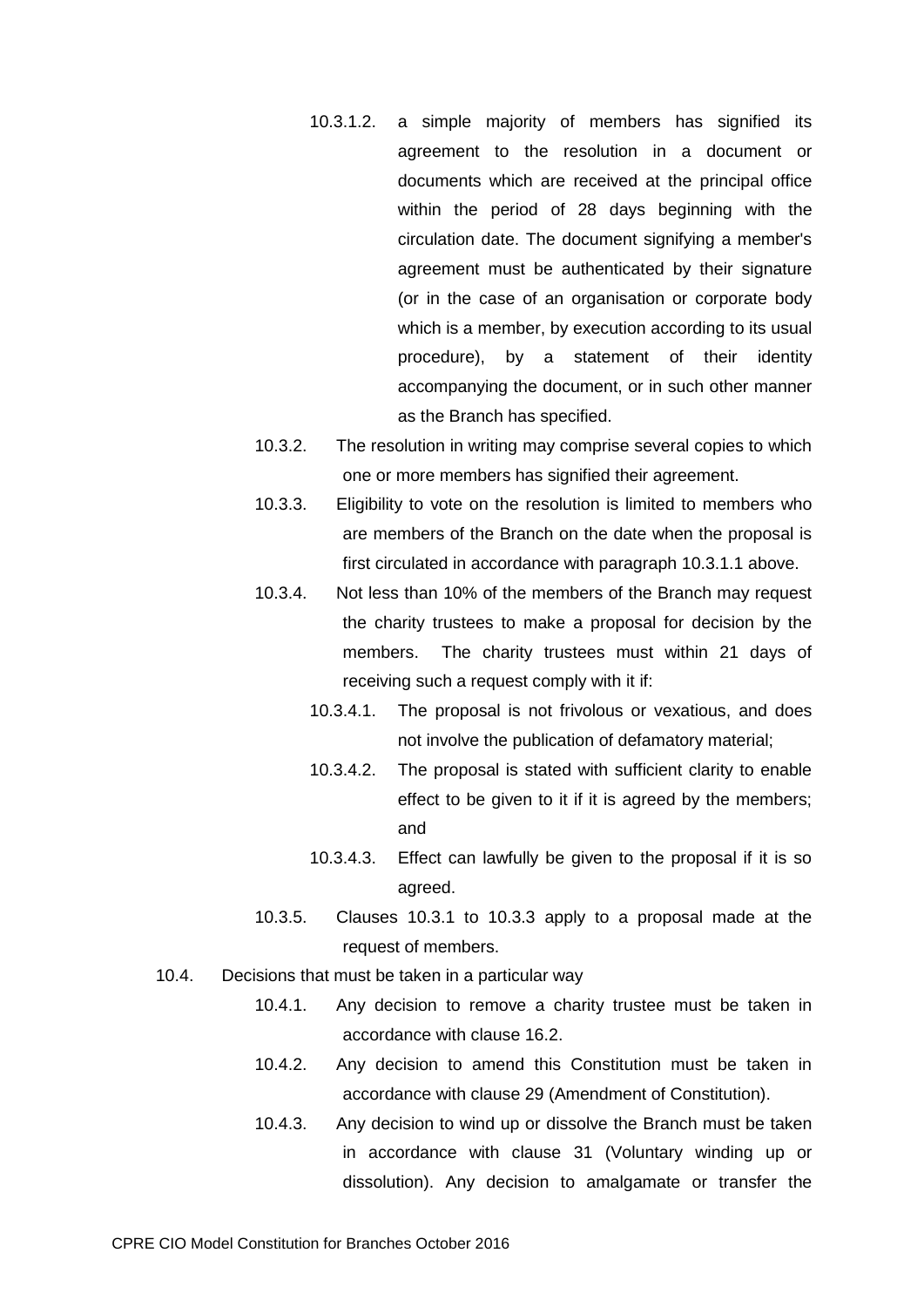undertaking of the Branch to one or more other charitable incorporated organisations must be taken in accordance with the provisions of the Charities Act 2011.

### **11. GENERAL MEETINGS OF MEMBERS**

- 11.1. Types of general meeting
	- 11.1.1. There must be an annual general meeting (AGM) of the members of the Branch. The first AGM must be held within 18 months of the registration of the Branch, and subsequent AGMs must be held at intervals of not more than 15 months. The AGM must receive the annual statement of accounts (duly audited or examined where applicable) and the charity trustees' annual report, and must elect charity trustees and Honorary Officers as required under clauses 13 and 21.
	- 11.1.2. Other general meetings of the members of the Branch may be held at any time.
	- 11.1.3. All general meetings must be held in accordance with the following provisions.
- 11.2. The business to be transacted at any general meeting shall include items brought forward by the board of charity trustees for the purpose and, provided notice in writing has been given to the Office for the purpose at least forty two days prior to the date of the meeting, any item brought forward by a District Group. This is in addition to the rights of members to propose resolutions under clause 11.3.2.
- <span id="page-9-0"></span>11.3. Calling general meetings
	- 11.3.1. The charity trustees:
		- 11.3.1.1. must call the AGM of the members of the Branch in accordance with clause 11.1, and identify it as such in the notice of the meeting; and
		- 11.3.1.2. may call any other general meeting of the members at any time.
	- 11.3.2. The charity trustees must, within 21 days, call a general meeting of the members of the Branch if:
		- 11.3.2.1. they receive a request to do so from at least 10% of the members of the Branch; and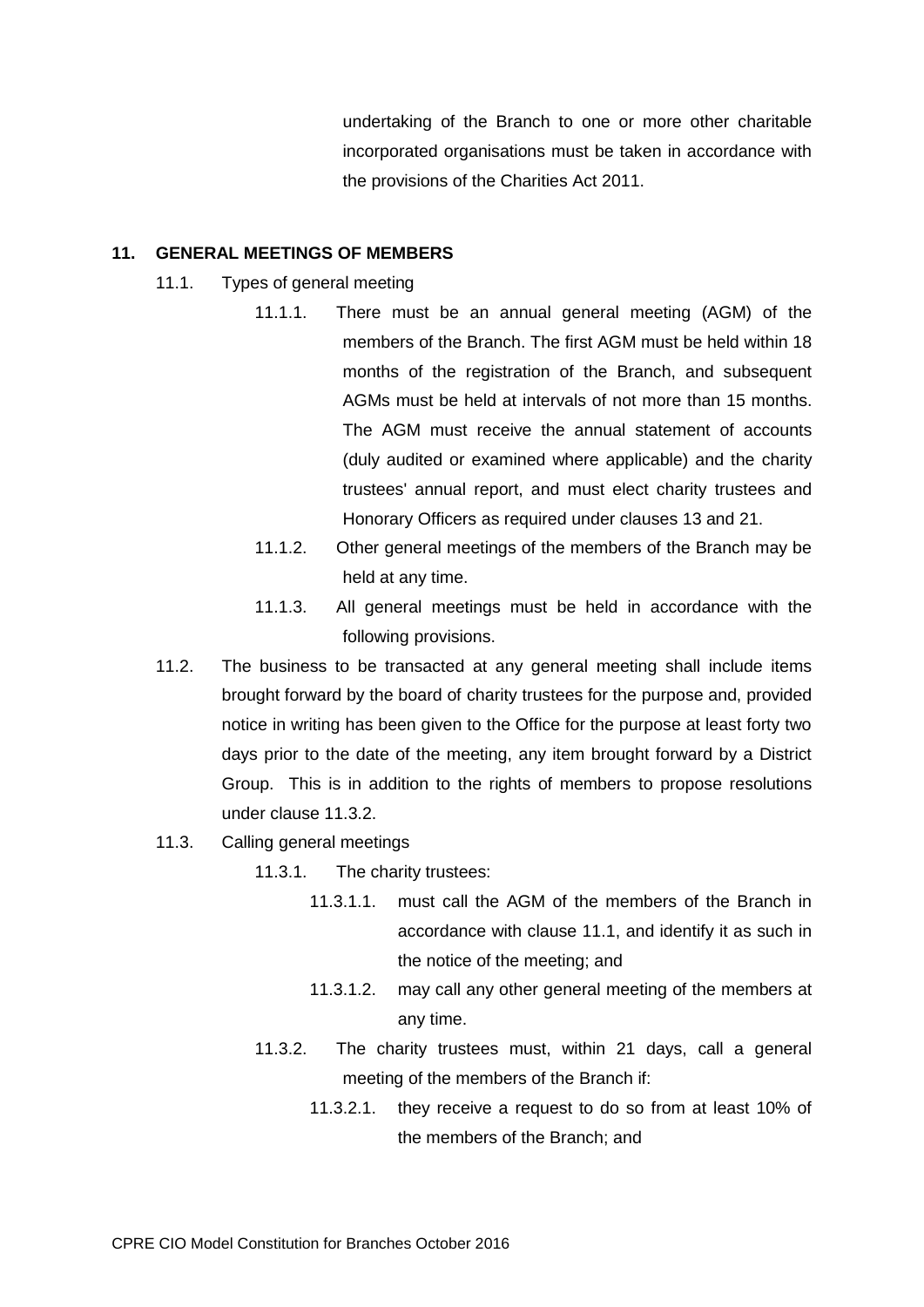- 11.3.2.2. the request states the general nature of the business to be dealt with at the meeting, and is authenticated by the member(s) making the request.
- 11.3.3. If, at the time of any such request, there has not been any general meeting of the members of the Branch for more than 12 months, then [11.3.2.1](#page-9-0) shall have effect as if 5% were substituted for 10%.
- 11.3.4. Any such request may include particulars of a resolution that may properly be proposed, and is intended to be proposed, at the meeting.
- 11.3.5. A resolution may only properly be proposed if it is lawful, and is not defamatory, frivolous or vexatious.
- 11.3.6. Any general meeting called by the charity trustees at the request of the members of the Branch must be held within 28 days from the date on which it is called.
- 11.3.7. If the charity trustees fail to comply with this obligation to call a general meeting at the request of its members, then the members who requested the meeting may themselves call a general meeting.
- 11.3.8. A general meeting called in this way must be held not more than 3 months after the date when the members first requested the meeting.
- 11.3.9. The Branch must reimburse any reasonable expenses incurred by the members calling a general meeting by reason of the failure of the charity trustees to duly call the meeting, but the Branch shall be entitled to be indemnified by the charity trustees who were responsible for such failure.
- 11.4. Notice of general meetings
	- 11.4.1. The charity trustees, or, as the case may be, the relevant members of the Branch, must give at least 14 clear days' notice of any general meeting to all of the members and to the District Groups.
	- 11.4.2. If it is agreed by not less than 90% of all members of the Branch, any resolution may be proposed and passed at the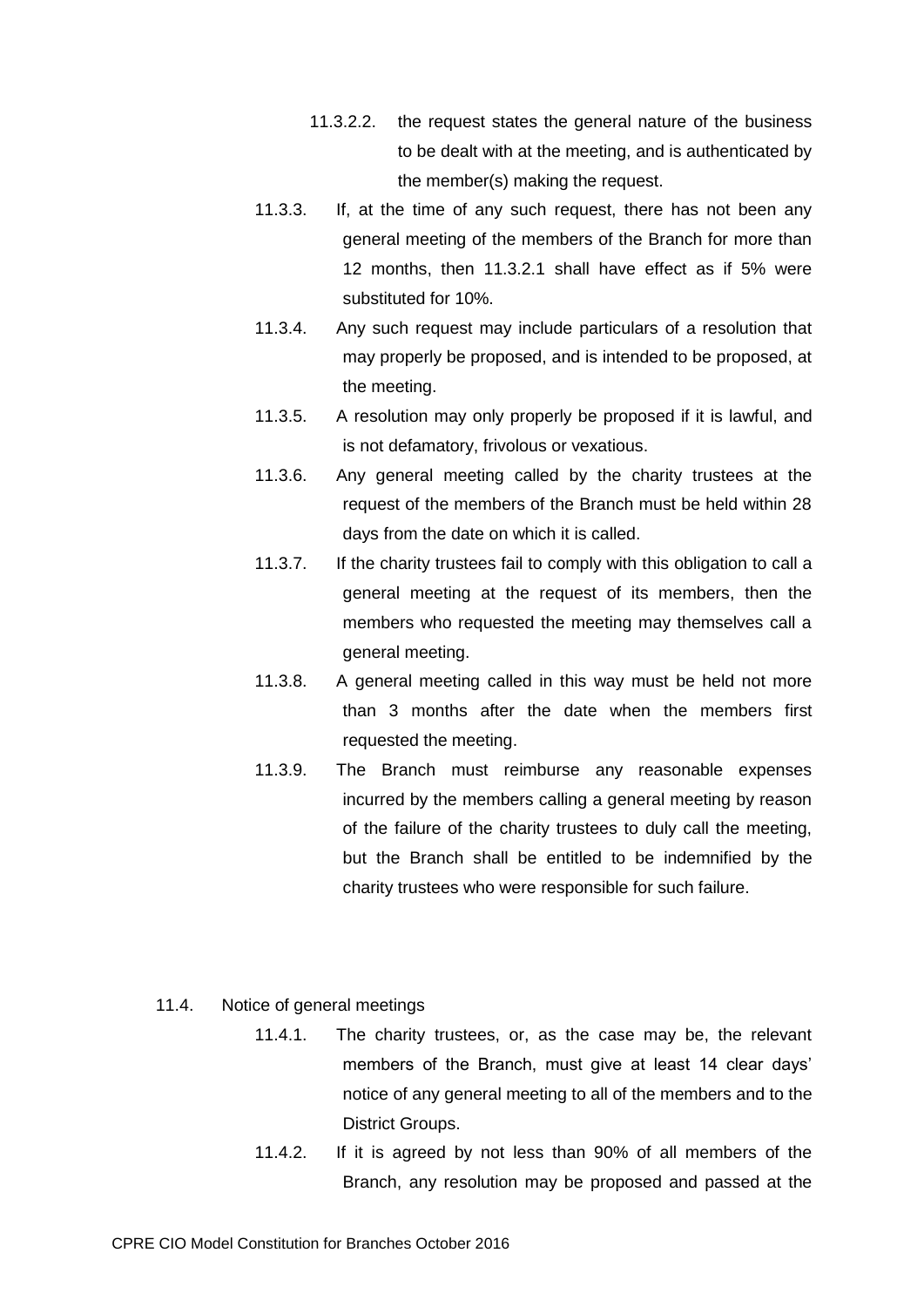meeting even though the requirements of clause 11.4.1 have not been met. This clause 11.4.2 does not apply where a specified period of notice is strictly required by another clause in this Constitution, by the Charities Act 2011 or by the General Regulations.

- 11.4.3. The notice of any general meeting must:
	- 11.4.3.1. state the time and date of the meeting;
	- 11.4.3.2. give the address at which the meeting is to take place;
	- 11.4.3.3. give particulars of any resolution which is to be moved at the meeting, and of the general nature of any other business to be dealt with at the meeting; and
	- 11.4.3.4. if a proposal to alter the Constitution of the Branch is to be considered at the meeting, include the text of the proposed alteration;
	- 11.4.3.5. include, with the notice for the AGM, the annual statement of accounts and charity trustees' annual report, details of persons standing for election or reelection as charity trustee, or where allowed under clause 23 (Use of electronic communication), details of where the information may be found on the Branch's website.
- 11.4.4. Proof that an envelope containing a notice was properly addressed, prepaid and posted; or that an electronic form of notice was properly addressed and sent, shall be conclusive evidence that the notice was given. Notice shall be deemed to be given 48 hours after it was posted or sent.
- 11.4.5. The proceedings of a meeting shall not be invalidated because a member who was entitled to receive notice of the meeting did not receive it because of accidental omission by the Branch.
- 11.5. Chairing of general meetings
	- 11.5.1. The Chair, appointed under clause 21.1.2 shall, if present at the general meeting and willing to act, preside as chair of the meeting. In his absence, one of the Vice Chairs shall preside as chair of the meeting, but if neither the Chair nor any of the Vice Chairs are present within fifteen minutes after the time appointed for holding a meeting, or is willing to preside, the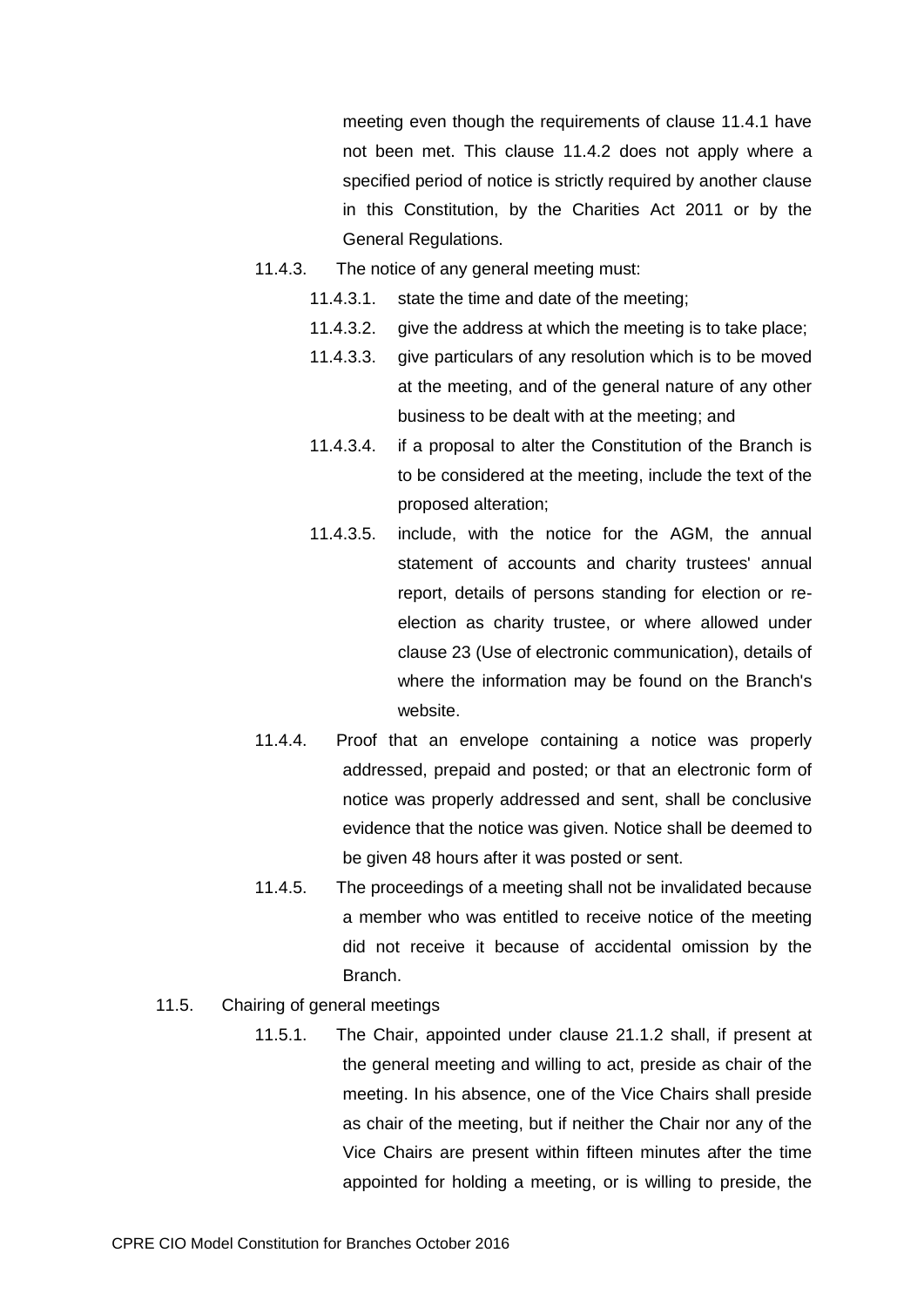Honorary Officers present shall choose one of their number to preside at that meeting.

- 11.6. Quorum at general meetings
	- 11.6.1. No business may be transacted at any general meeting of the members of the Branch unless a quorum is present when the meeting starts.
	- 11.6.2. Subject to the following provisions, the quorum for general meetings shall be 15 persons entitled to vote on the business to be transacted whether present in person or by proxy. An organisation or corporate member represented by a person present at the meeting in accordance with clause 11.9 is counted as being present in person.
	- 11.6.3. If the meeting has been called by or at the request of the members and a quorum is not present within 15 minutes of the starting time specified in the notice of the meeting, the meeting is closed.
	- 11.6.4. If the meeting has been called in any other way and a quorum is not present within 15 minutes of the starting time specified in the notice of the meeting, the chair of the meeting must adjourn the meeting. The date, time and place at which the meeting will resume must either be announced by the chair of the meeting or be notified to the Branch's members at least seven clear days before the date on which it will resume.
	- 11.6.5. If a quorum is not present within 15 minutes of the start time of the adjourned meeting, the member or members present at the meeting constitute a quorum.
	- 11.6.6. If at any time during the meeting a quorum ceases to be present, the meeting may discuss issues and make recommendations to the charity trustees but may not make any decisions. If decisions are required which must be made by a meeting of the members, the meeting must be adjourned.
- 11.7. Voting at general meetings
	- 11.7.1. Any decision other than one falling within clause 10.4 (Decisions that must be taken in a particular way) shall be taken by a simple majority of votes cast at the meeting (including proxy votes). Every member has one vote.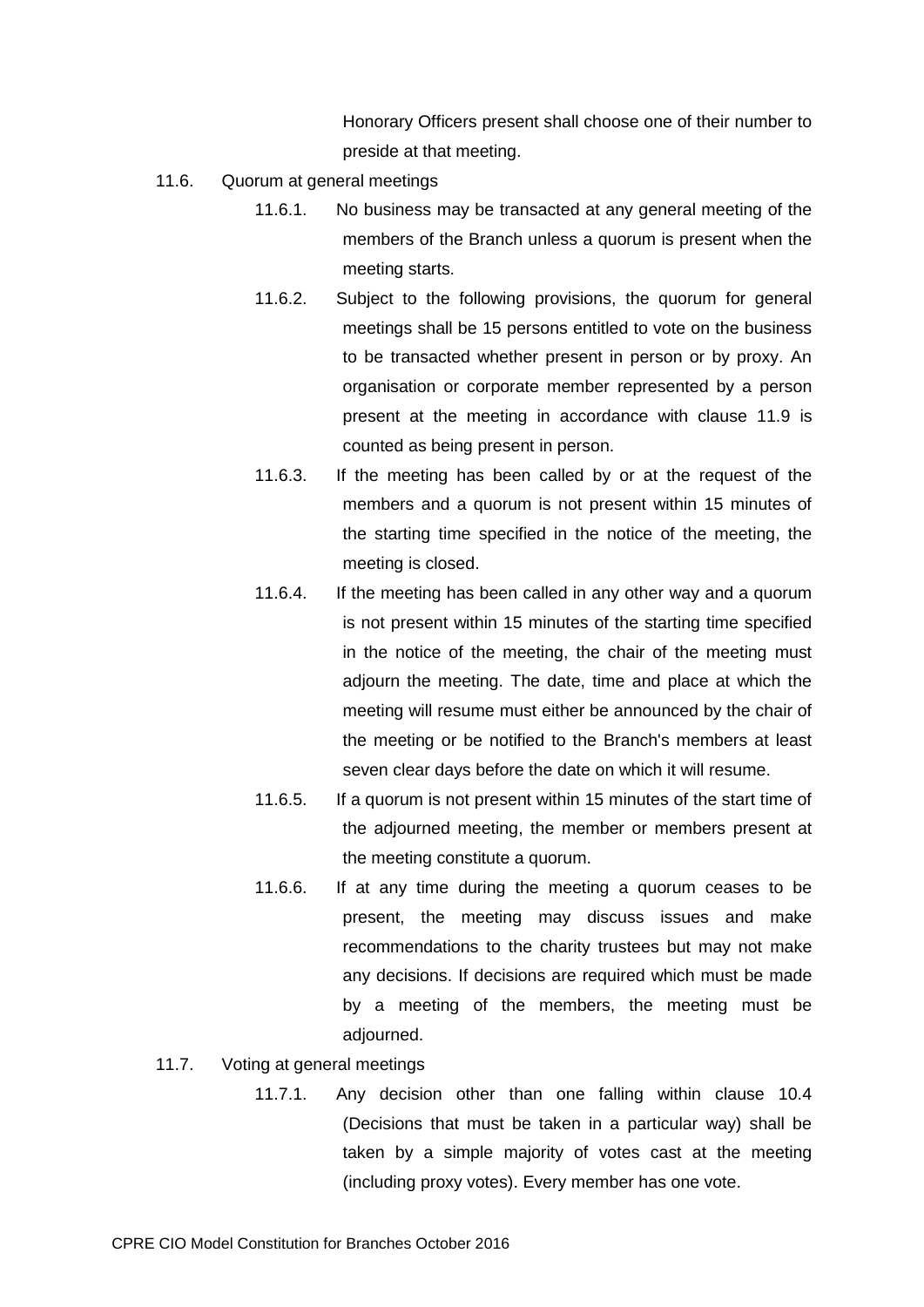- 11.7.2. A resolution put to the vote of a meeting shall be decided on a show of hands, unless (before or on the declaration of the result of the show of hands) a poll is duly demanded by the chair of the meeting.
- 11.7.3. A poll demanded on the election of a person to chair the meeting or on a question of adjournment must be taken immediately. A poll on any other matter shall be taken, and the result of the poll shall be announced, in such manner as the chair of the meeting shall decide, provided that the poll must be taken, and the result of the poll announced, within 30 days of the demand for the poll.
- 11.7.4. A poll may be taken:
	- 11.7.4.1. at the meeting at which it was demanded; or
	- 11.7.4.2. at some other time and place specified by the chair of the meeting; or
	- 11.7.4.3. through the use of postal or electronic communications.
- 11.7.5. In the event of an equality of votes, whether on a show of hands or on a poll, the chair of the meeting shall have a second, or casting vote.
- 11.7.6. Any objection to the qualification of any voter must be raised at the meeting at which the vote is cast and the decision of the chair of the meeting shall be final.
- 11.7.7. No person other than a member duly registered who has paid all moneys then due to CPRE, or such member being a corporation or organisation, its duly authorised representative, shall be entitled to vote on any question at any general meeting.

# 11.8. Proxy voting

- 11.8.1. Any member of the Branch may appoint another person as a proxy to exercise all or any of that member's rights to attend, speak and vote at a general meeting of the Branch. Proxies must be appointed by a notice in writing (a "proxy notice") which:
	- 11.8.1.1. states the name and address of the member appointing the proxy;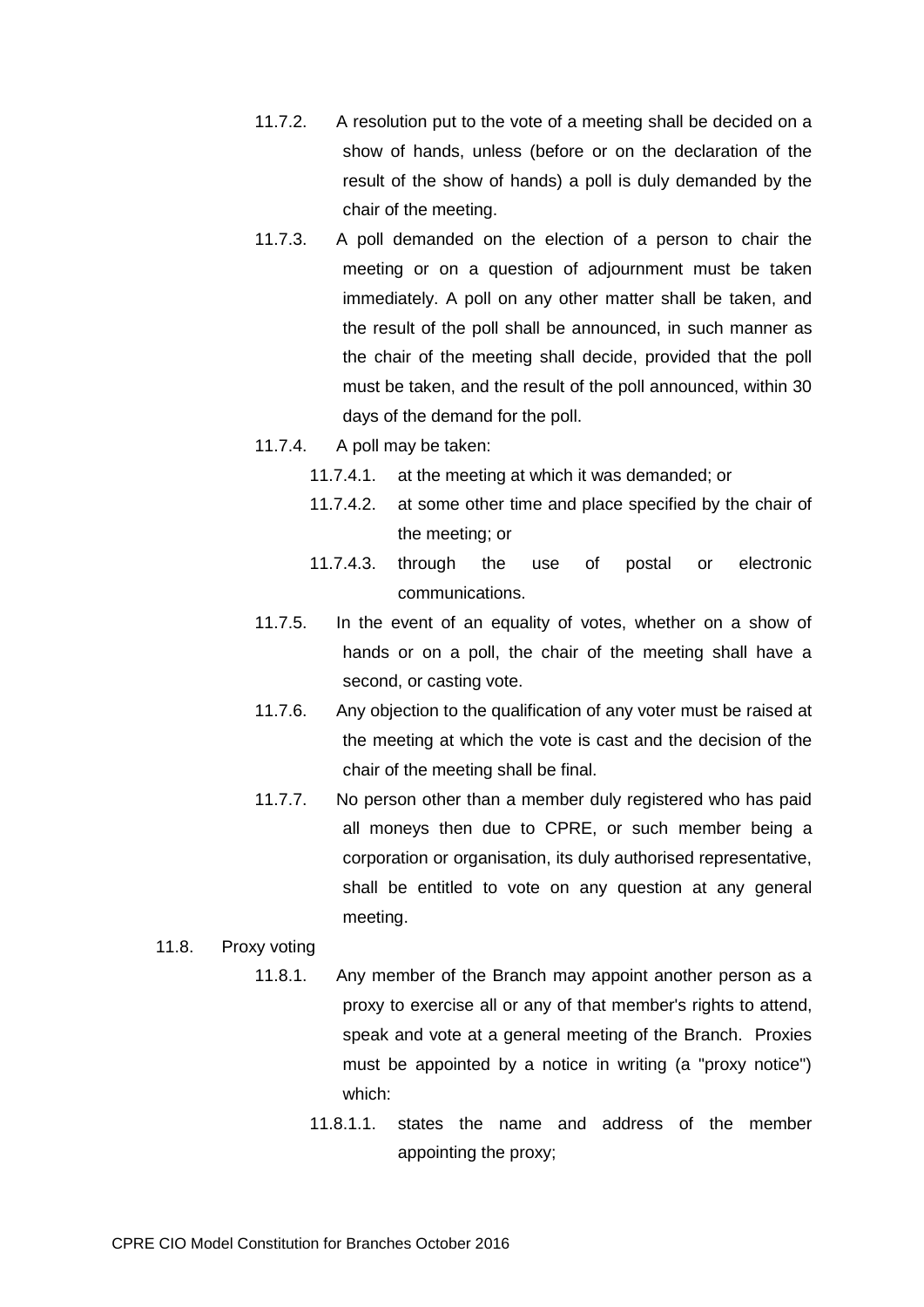- 11.8.1.2. identifies the person appointed to be that member's proxy and the general meeting in relation to which that person is appointed;
- 11.8.1.3. is signed by or on behalf of the member appointing the proxy, or is authenticated in such manner as the Branch may determine; and
- 11.8.1.4. is delivered to the Branch in accordance with the Constitution and any instructions contained in the notice of the general meeting to which they relate.
- 11.8.2. The Branch may require proxy notices to be delivered in a particular form, and may specify different forms for different purposes.
- 11.8.3. Proxy notices may (but do not have to) specify how the proxy appointed under them is to vote (or that the proxy is to abstain from voting) on one or more resolutions.
- 11.8.4. Unless a proxy notice indicates otherwise, it must be treated as:
	- 11.8.4.1. allowing the person appointed under it as a proxy discretion as to how to vote on any ancillary or procedural resolutions put to the meeting; and
	- 11.8.4.2. appointing that person as a proxy in relation to any adjournment of the general meeting to which it relates as well as the meeting itself.
- 11.8.5. A member who is entitled to attend, speak or vote (either on a show of hands or on a poll) at a general meeting remains so entitled in respect of that meeting or any adjournment of it, even though a valid proxy notice has been delivered to the Branch by or on behalf of that member.
- 11.8.6. An appointment under a proxy notice may be revoked by delivering to the Branch a notice in writing given by or on behalf of the member by whom or on whose behalf the proxy notice was given.
- 11.8.7. A notice revoking a proxy appointment only takes effect if it is delivered before the start of the meeting or adjourned meeting to which it relates.
- 11.8.8. If a proxy notice is not signed or authenticated by the member appointing the proxy, it must be accompanied by written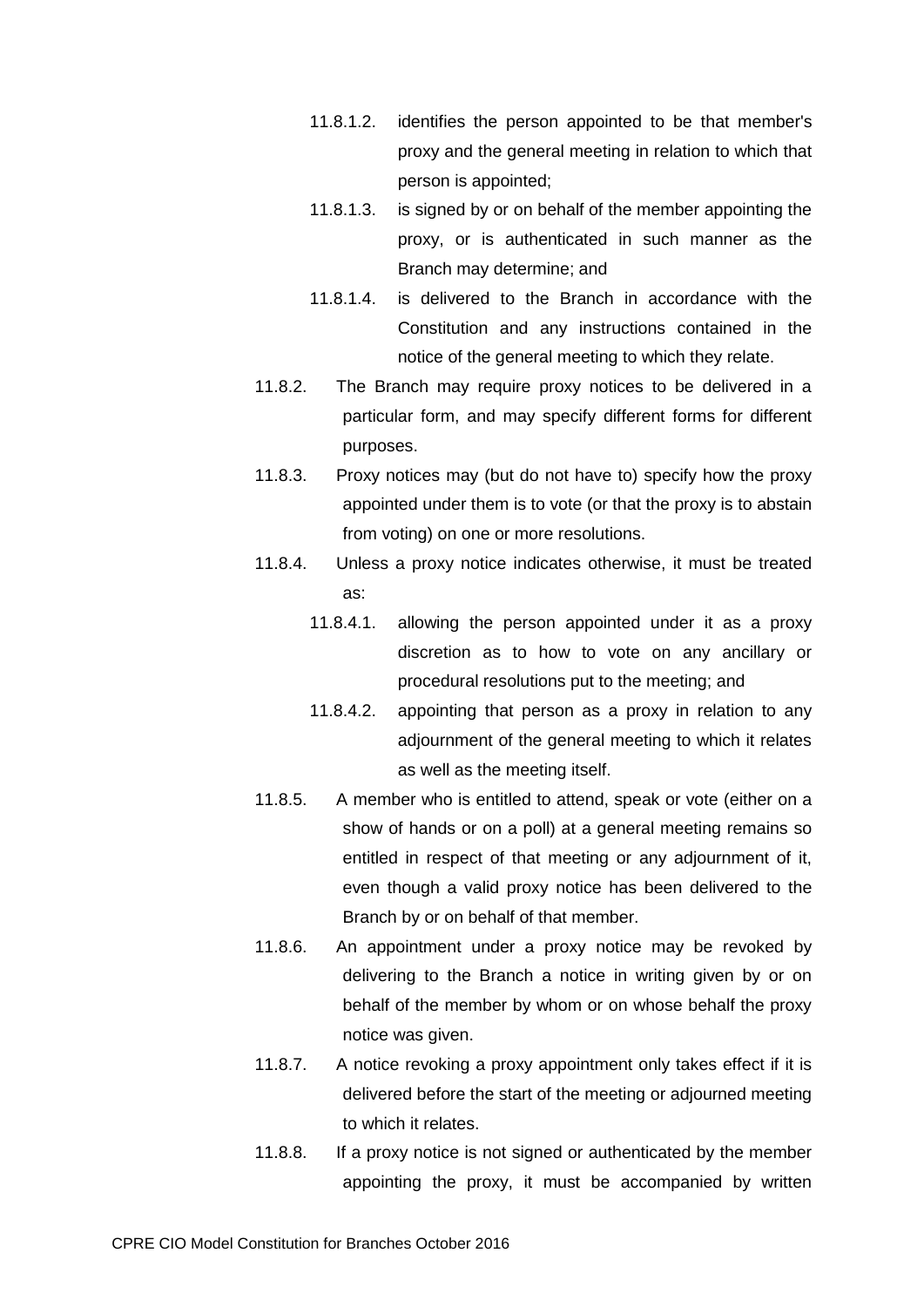evidence that the person who signed or authenticated it on that member's behalf had authority to do so.

11.9.

- 11.9.1. The Branch may, if the charity trustees so decide, in accordance with the provisions at Appendix 1, allow the members to vote by post or electronic mail ("email") to elect charity trustees or to make a decision on any matter that is being decided at a General Meeting of the members.
- 11.10. Representation of organisations and corporate members
	- 11.10.1. An organisation or a corporate body that is a member of the Branch may, in accordance with its usual decision-making process, authorise a person to act as its representative at any general meeting of the Branch.
	- 11.10.2. The representative is entitled to exercise the same powers on behalf of the organisation or corporate body as the organisation or corporate body could exercise as an individual member of the Branch.
- 11.11. Adjournment of meetings
	- 11.11.1. The chair of a general meeting may with the consent of a meeting at which a quorum is present (and shall if so directed by the meeting) adjourn the meeting to another time and/or place. No business may be transacted at an adjourned meeting except business which could properly have been transacted at the original meeting.

#### **12. CHARITY TRUSTEES**

- 12.1. Functions and duties of charity trustees
	- 12.1.1. The charity trustees shall manage the affairs of the Branch and may for that purpose exercise all the powers of the Branch. It is the duty of each charity trustee:
		- 12.1.1.1. to exercise his powers and to perform his functions as a charity trustee of the Branch in the way he decides in good faith would be most likely to further the purposes of the Branch; and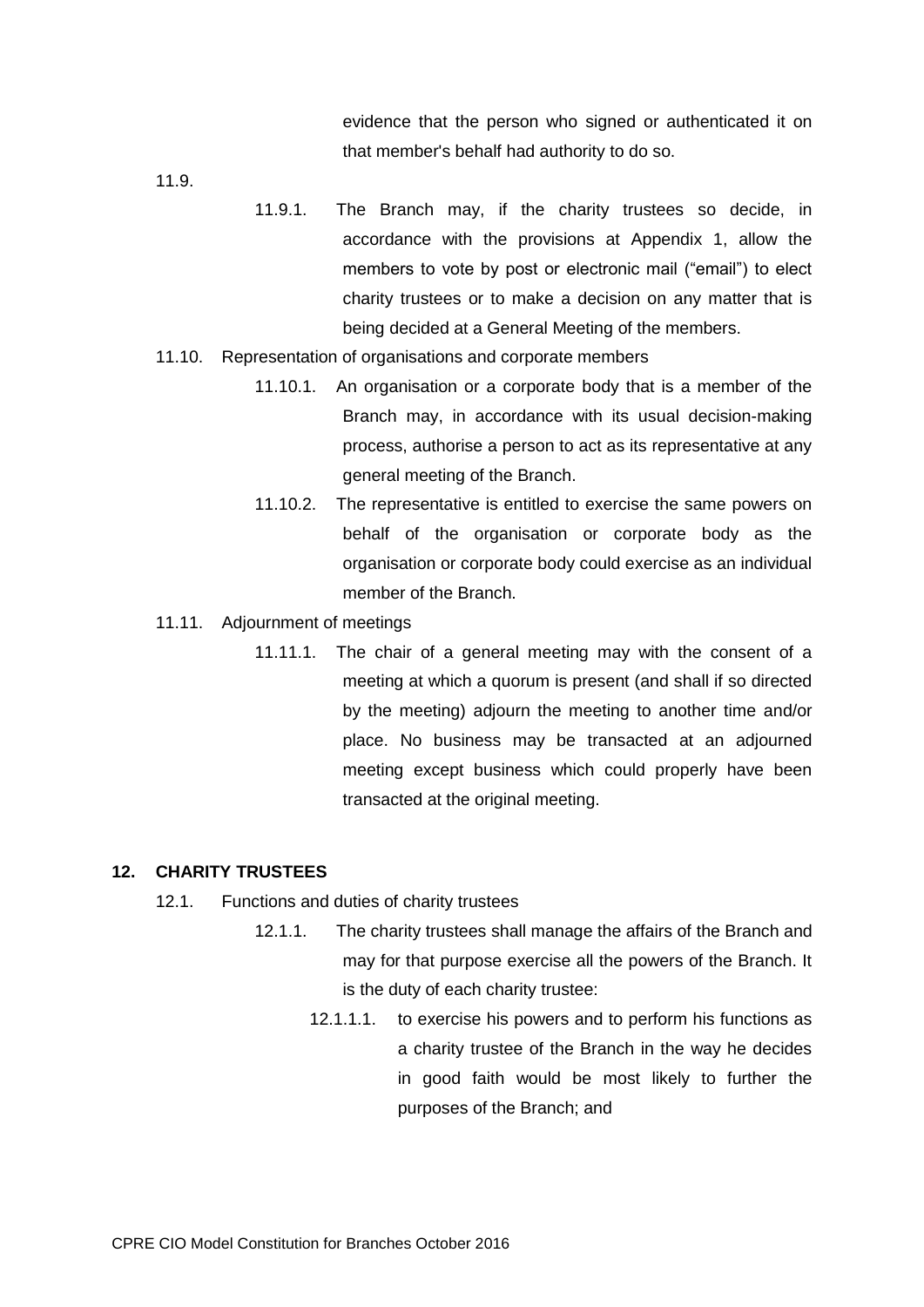- 12.1.1.2. to exercise, in the performance of those functions, such care and skill as is reasonable in the circumstances having regard in particular to:
	- 12.1.1.2.1 any special knowledge or experience that he has or holds himself out as having; and
	- 12.1.1.2.2 if he acts as a charity trustee of the Branch in the course of a business or profession, to any special knowledge or experience that it is reasonable to expect of a person acting in the course of that kind of business or profession.
- 12.2. Eligibility for charity trusteeship
	- 12.2.1. Every charity trustee must be a natural person.
	- 12.2.2. No one may be appointed as a charity trustee:
		- 12.2.2.1. if he is under the age of 16 years; or
		- 12.2.2.2. if he would automatically cease to hold office under the provisions of clauses 16.1.3, 16.1.7, or 16.1.9.
		- 12.2.2.3. Unless he is at the time of his election, appointment or co-option, a member of the Branch.
	- 12.2.3. No one is entitled to act as a charity trustee whether on appointment or on any re-appointment until he has expressly acknowledged, in whatever way the charity trustees decide, his acceptance of the office of charity trustee.
	- 12.2.4. At least one of the charity trustees of the Branch must be 18 years of age or over. If there is no charity trustee aged at least 18 years, the remaining charity trustee or trustees may act only to call a meeting of the charity trustees, or appoint a new charity trustee.
- 12.3. Members of the board of charity trustees
	- 12.3.1. The first members of the board of charity trustees for CPRE Shropshire shall be:

Sarah Bury Robin Thompson Selby Martin Cally Ware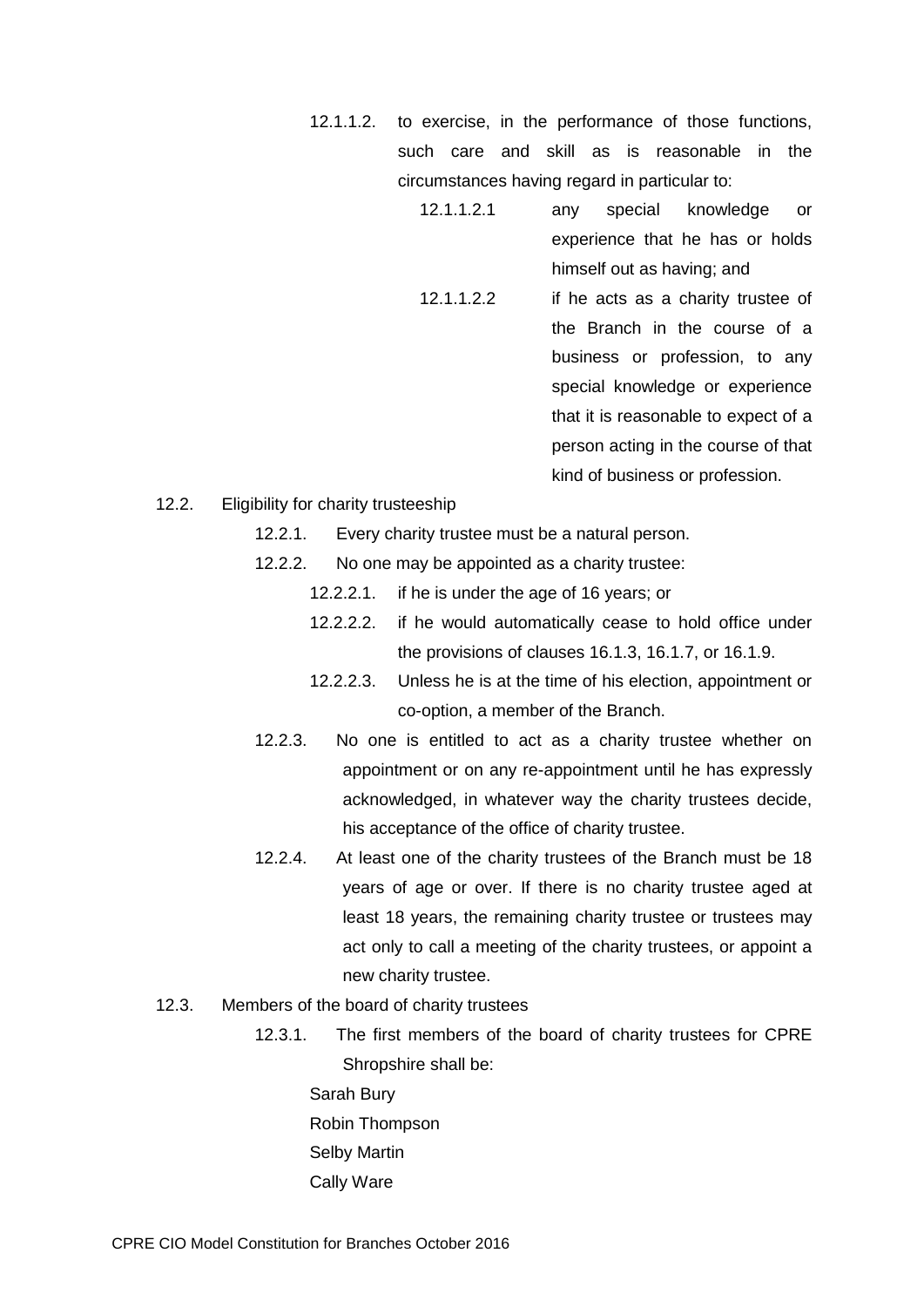Connor Furnival Linda Charie Charles Green Stella Voysey Greg Sinclair Elizabeth Jones

- 12.3.2. Thereafter the board of charity trustees shall consist of members of the Branch elected or appointed from time to time as provided subsequently in the Constitution, and the following Honorary Officers (appointed in accordance with clause 21 ex officio and who must also be members of the Branch):
	- 12.3.2.1. the Chair;
	- 12.3.2.2. up to two Vice Chairs; and
	- 12.3.2.3. the Honorary Treasurer.
- 12.4. Number of charity trustees
	- 12.4.1. There must be at least six charity trustees (such figure to include the Honorary Trustees). If the number falls below this minimum, the remaining charity trustee(s) may act only to call a meeting of the charity trustees, or to appoint a new charity trustee.
	- 12.4.2. The maximum number of charity trustees is fourteen. The charity trustees may not appoint any charity trustee if as a result the number of charity trustees would exceed the maximum.

# **13. APPOINTMENT AND RETIREMENT OF CHARITY TRUSTEES**

13.1. At each AGM all the charity trustees shall retire from office. All those retiring shall if willing to act be eligible for re-election, except that (subject to clause 21.2.1) a charity trustee who has served on the board of charity trustees (or on the board of trustees of the Previous Branch and subsequently on the board of charity trustees of the Branch) in any capacity continuously for six years, shall not be eligible to serve again until the conclusion of the next following AGM. Service for part of a year (to fill a casual vacancy or by cooption) shall be deemed to be service for a full year for these purposes.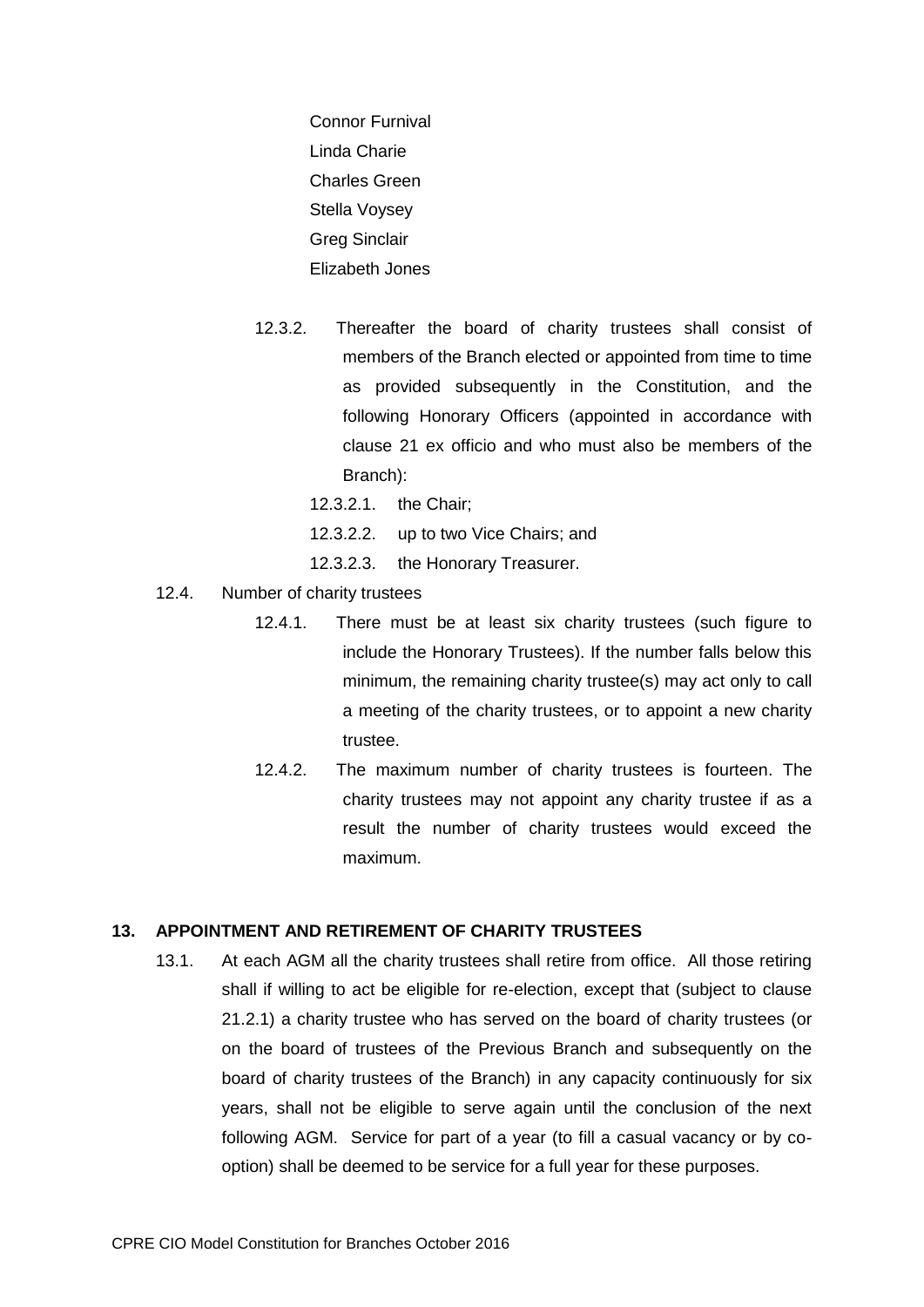- 13.2. Honorary Officers shall be elected or re-elected pursuant only to clause 21.
- 13.3. If the Branch at the meeting at which a charity trustee retires, does not fill the vacancy the retiring charity trustee shall, if eligible and willing to act, be deemed to have been re-elected unless at the meeting it is resolved not to fill the vacancy or unless a resolution for the re-election of the charity trustee is put to the meeting and lost.
- 13.4. No person other than a charity trustee retiring at the meeting shall be elected or re-elected as a charity trustee at any general meeting unless not less than twenty eight clear days before the date appointed for the meeting, notice executed by a member (other than the person being proposed) or by a District Group has been given to the Office of the intention to propose that person for election stating the particulars which would, if he were so elected, be required to be registered with the Charity Commission together with a notice executed by that person of his willingness to be appointed Provided (1) that not more than five persons may be elected at any general meeting under this clause 13.4 other than upon the nomination of a District Group; and (2) that no District Group may nominate more than one person for election. The provisions of this clause 13.4 shall not apply to the appointment of Honorary Officers.
- 13.5. Not less than fourteen clear days before the date appointed for holding a general meeting notice shall be given to all persons who are entitled to receive notice of the meeting of any person (other than a charity trustee retiring at the meeting) in respect of whom notice has been duly given to the Office of the intention to propose him at the meeting for election as a charity trustee. The notice shall give the particulars of that person which would, if he were so appointed or reappointed, be required to be given to the Charity Commission.
- 13.6. The board of charity trustees may appoint two of its members to represent the Branch at general meetings of CPRE, one of whom shall be a "Voting Member" of CPRE and shall be entitled to vote at general meetings of CPRE.

# **14. FILLING A VACANCY AND CO-OPTION**

14.1. The board of charity trustees may appoint a person who is willing to act to be a charity trustee to fill a vacancy Provided that the person appointed has been nominated by a District Group not already represented on the board of charity trustees, and that persons otherwise nominated do not exceed five on the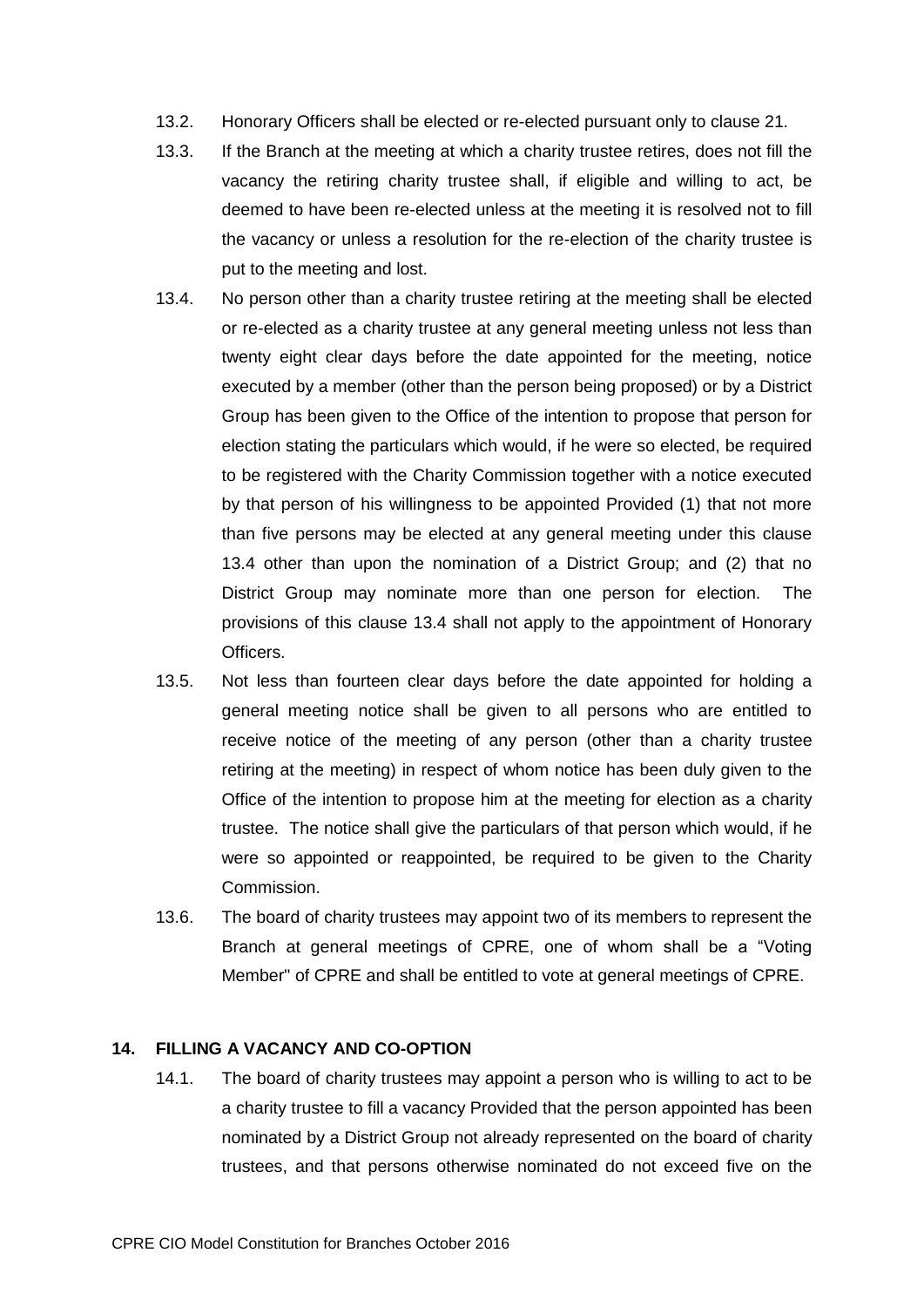board of charity trustees at any time. The provisions of this clause 14.1 shall not apply to the appointment of Honorary Officers.

14.2. The board of charity trustees may co-opt up to three additional members of the board of charity trustees to hold office only until the next following AGM Provided that the number of such co-opted members shall not exceed one third of the total membership of the board of charity trustees immediately following the co-option.

# **15. INFORMATION FOR NEW CHARITY TRUSTEES**

- 15.1. The charity trustees will make available to each new charity trustee, on or before his first appointment:
	- 15.1.1. a copy of this Constitution and any amendments made to it; and
	- 15.1.2. a copy of the Branch's latest charity trustees' annual report and statement of accounts.

# **16. RETIREMENT AND REMOVAL OF CHARITY TRUSTEES**

- 16.1. A charity trustee (including any Honorary Officers), ceases to hold office if he:
	- 16.1.1. retires by notifying the Branch in writing (but only if enough charity trustees will remain in office when the notice of resignation takes effect to form a quorum for meetings);
	- 16.1.2. is absent without the permission of the charity trustees from all their meetings held within a period of six months without the consent of a majority of the other trustees and the charity trustees resolve that his office be vacated;
	- 16.1.3. he ceases for any reason to be a member of the Branch;
	- 16.1.4. is convicted of any criminal offence, other than any minor motoring or similar offence that cannot reasonably damage the reputation of the Branch, and is asked by a majority of the other charity trustees to resign;
	- 16.1.5. dies;
	- 16.1.6. is removed from office by a resolution passed at a meeting of charity trustees (on the grounds that the charity trustees consider it is in the best interests of the Branch for the charity trustee to be removed) where at least 50% of all other charity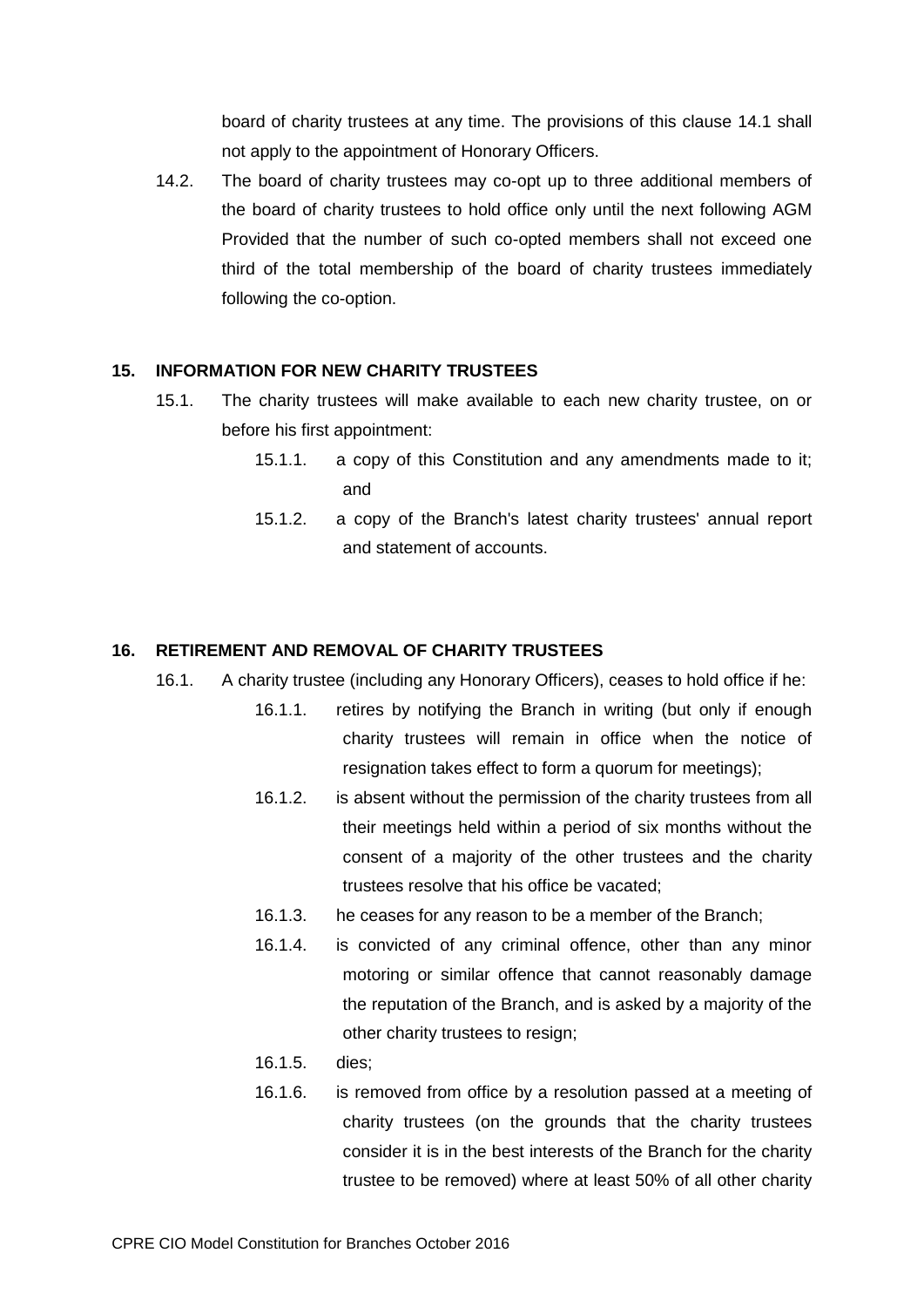trustees are present and at least 75% of those charity trustees vote in favour provided that if a charity trustee is to be removed under this clause he or she shall be given at least 14 days clear notice of the holding of the vote specifying the circumstances alleged to justify removal from office and given a reasonable opportunity of making oral and/or written representations to the other charity trustees before a vote takes place;

- 16.1.7. in the written opinion, given to the Branch, of a registered medical practitioner treating that person, has become physically or mentally incapable of acting as a charity trustee and may remain so for more than three months; or
- 16.1.8. is removed by the members of the Branch in accordance with clause 16.2; or
- 16.1.9. is disqualified from acting as a charity trustee by virtue of section 178-180 of the Charities Act 2011 (or any statutory reenactment or modification of that provision).
- 16.2. A charity trustee shall be removed from office if a resolution to remove that charity trustee is proposed at a general meeting of the members called for that purpose and properly convened in accordance with clause 11.3.2, and the resolution is passed by a majority of votes cast at the meeting. A resolution to remove a charity trustee in accordance with this clause 16.2 shall not take effect unless the individual concerned has been given at least 14 clear days' notice in writing that the resolution is to be proposed, specifying the circumstances alleged to justify removal from office, and has been given a reasonable opportunity of making oral and/or written representations to the members of the Branch.

# **17. TAKING OF DECISIONS BY CHARITY TRUSTEES**

- 17.1. Any decision may be taken either:
	- 17.1.1. at a meeting of the charity trustees; or
	- 17.1.2. by resolution in writing or electronic form agreed by all of the charity trustees, which may comprise either a single document or several documents containing the text of the resolution in like form to each of which one or more charity trustees has signified their agreement.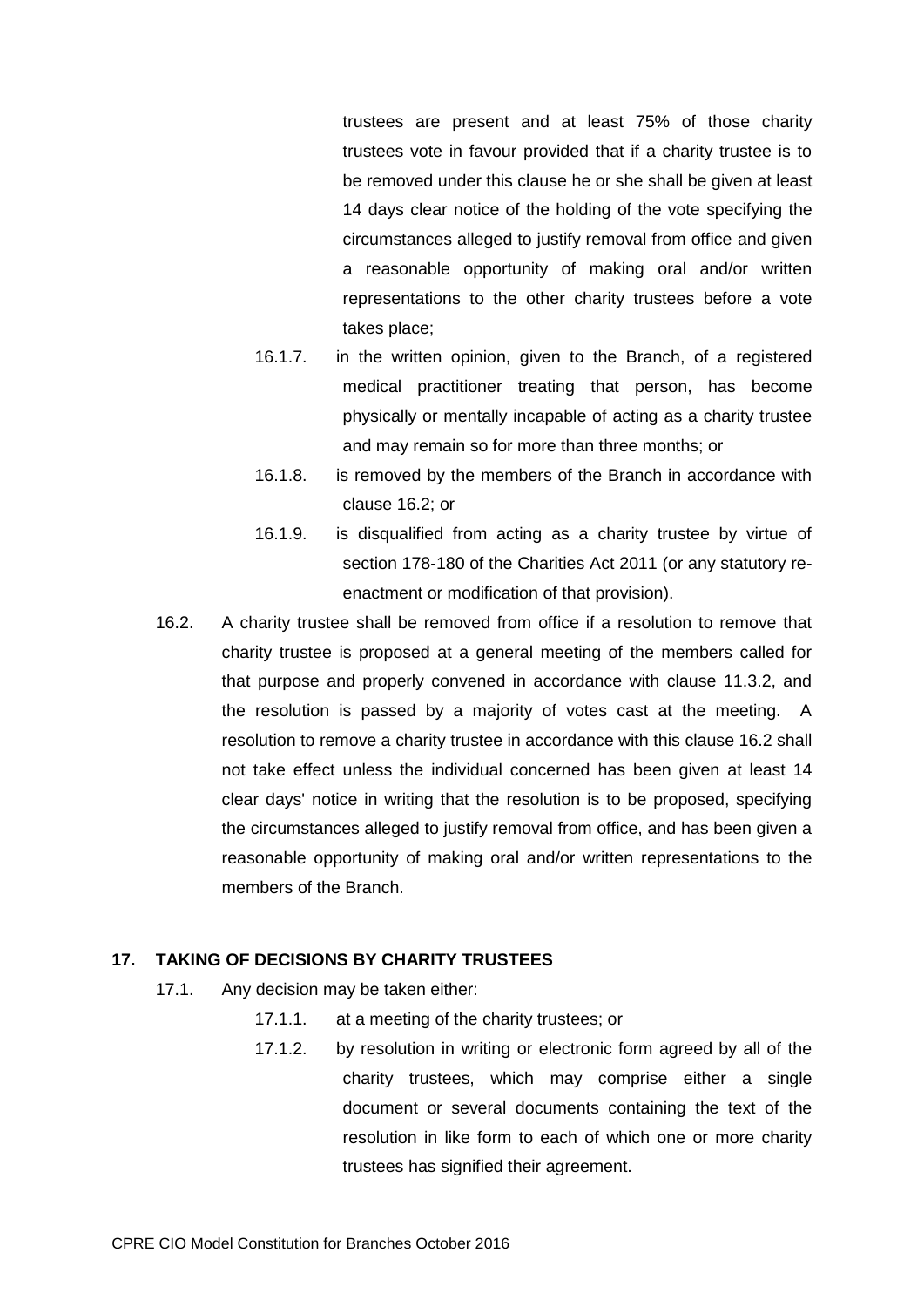#### **18. DELEGATION BY CHARITY TRUSTEES**

- 18.1. The charity trustees may delegate any of their powers or functions to a committee or committees (including but not limited to the District Groups), and, if they do, they must determine the terms and conditions on which the delegation is made. The charity trustees may at any time alter those terms and conditions, or revoke the delegation.
- 18.2. This power is in addition to the power of delegation in the General Regulations and any other power of delegation available to the charity trustees, but is subject to the following requirements –
	- 18.2.1. a committee may consist of two or more persons, but at least one member of each committee must be a charity trustee;
	- 18.2.2. the acts and proceedings of any committee must be brought to the attention of the charity trustees as a whole as soon as is reasonably practicable; and
	- 18.2.3. the charity trustees shall from time to time review the arrangements which they have made for the delegation of their powers.

#### **19. MEETINGS AND PROCEEDINGS OF CHARITY TRUSTEES**

- 19.1. Calling meetings
	- 19.1.1. The Chairman appointed under clause 21.1.2 or any two charity trustees may call a meeting of the charity trustees.
		- 19.1.2. Subject to that, the charity trustees shall decide how their meetings are to be called, and what notice is required.
- 19.2. Chairing of meetings
	- 19.2.1. The Chairman, appointed in accordance with clause 21.1.2, shall chair the charity trustees' meetings. If the person appointed is unwilling to preside or is not present within 10 minutes after the time of the meeting, the charity trustees present may appoint one of their number to chair that meeting.
- 19.3. Procedure at meetings
	- 19.3.1. No decision shall be taken at a meeting unless a quorum is present at the time when the decision is taken. The quorum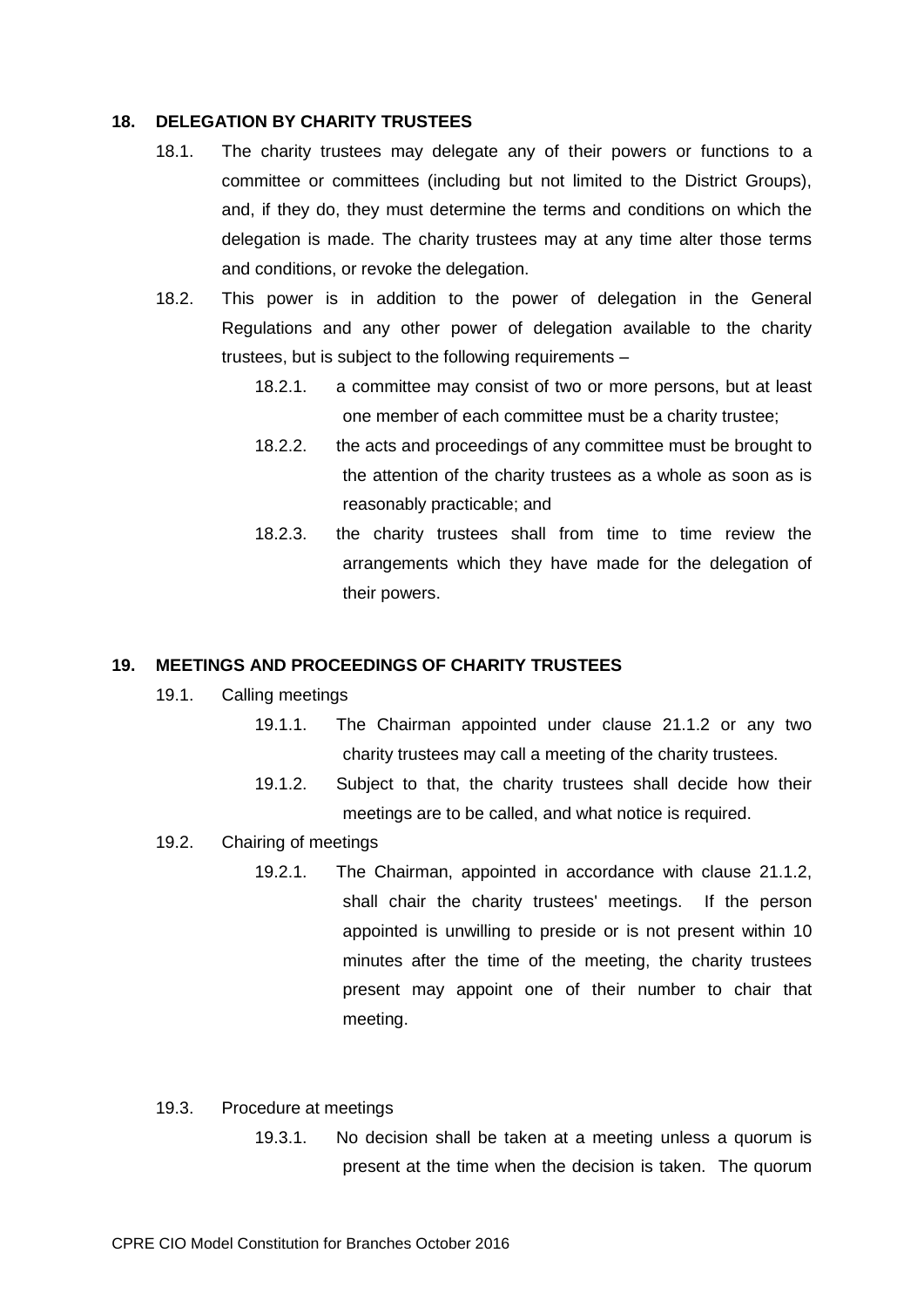is 5 charity trustees, or the number nearest to one third of the total number of charity trustees, whichever is greater, or such larger number as the charity trustees may decide from time to time. A charity trustee shall not be counted in the quorum present when any decision is made about a matter upon which he is not entitled to vote.

- 19.3.2. Questions arising at a meeting shall be decided by a majority of those eligible to vote.
- 19.3.3. In the case of an equality of votes, the chair of the meeting shall have a second or casting vote.
- 19.4. A meeting may be held by suitable electronic means agreed by the charity trustees in which each participant may communicate with all the other participants.
- 19.5. Any charity trustee participating at a meeting by suitable electronic means agreed by the charity trustees in which a participant or participants may communicate with all the other participants shall qualify as being present at the meeting.
- 19.6. Meetings held by electronic means must comply with rules for meetings, including chairing and the taking of minutes.

### **20. SAVING PROVISIONS**

- 20.1. Subject to clause 20.2, all decisions of the charity trustees, or of a committee of charity trustees, shall be valid notwithstanding the participation in any vote of a charity trustee:
	- 20.1.1. who was disqualified from holding office;
	- 20.1.2. who had previously retired or who had been obliged by the Constitution to vacate office;
	- 20.1.3. who was not entitled to vote on the matter, whether by reason of a conflict of interest or otherwise;
	- 20.1.4. if, without the vote of that charity trustee and that charity trustee being counted in the quorum, the decision has been made by a majority of the charity trustees at a quorate meeting.
- 20.2. Clause 20.1 does not permit a charity trustee to keep any benefit that may be conferred upon him by a resolution of the charity trustees or of a committee of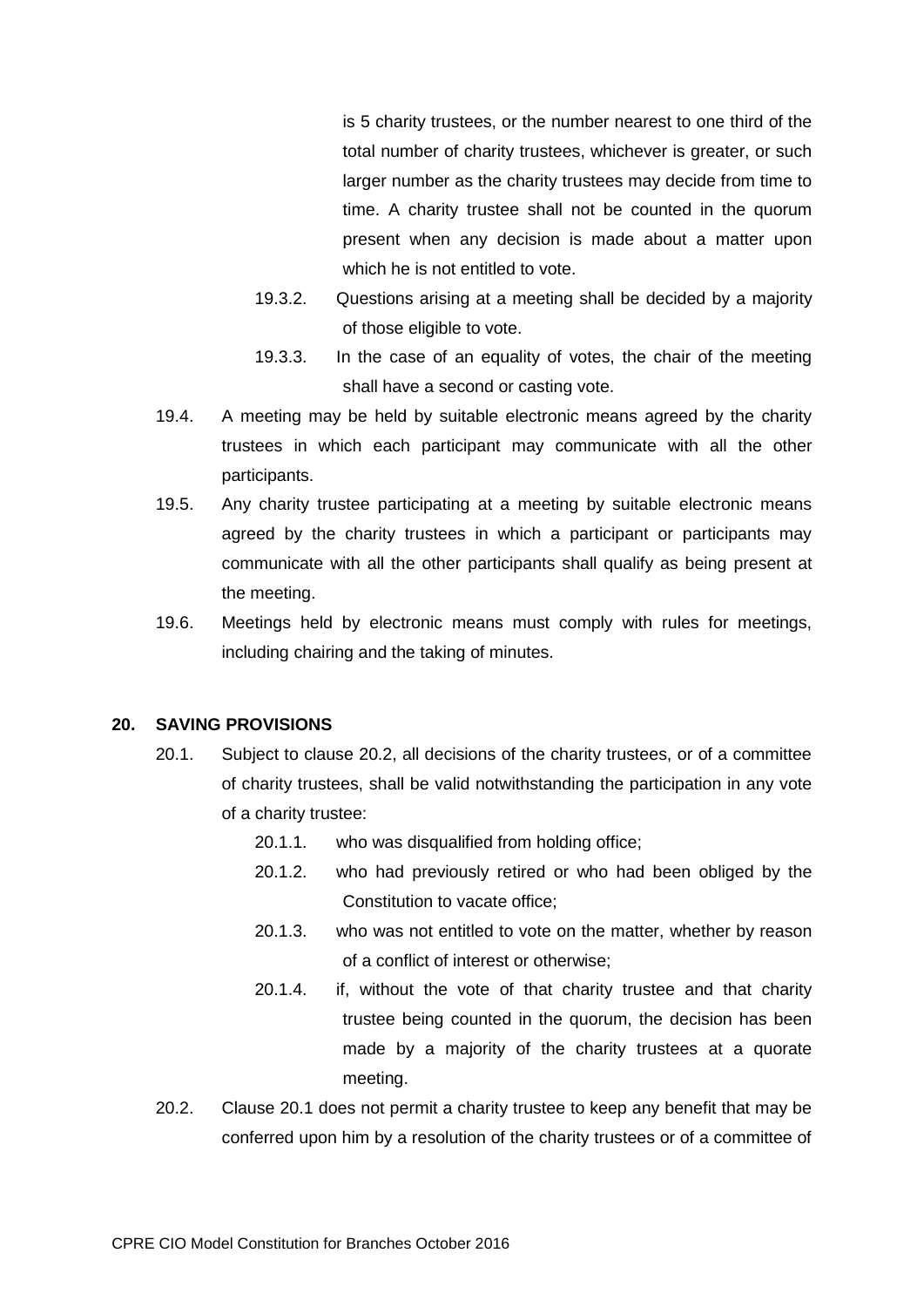charity trustees if, but for clause 20.1, the resolution would have been void, or if the charity trustee has not complied with clause 7 (Conflicts of interest).

# **21. HONORARY OFFICERS**

- 21.1. Election of Honorary Officers
	- 21.1.1. Only members of the Branch shall be eligible to serve as Honorary Officers.
	- 21.1.2. At the AGM of the Branch the Branch shall elect a Chair, up to two Vice-Chairs, and an Honorary Treasurer, and may elect a President and one or more Vice Presidents provided that the total number of Honorary Officers, other than the President and any Vice-President or Vice-Presidents, shall not exceed six in number.
	- 21.1.3. All Honorary Officers shall be elected annually by the AGM of the Branch and shall hold office until the conclusion of the next following AGM of the Branch. The President, the Vice Presidents, the Chair, Vice Chairs and the Honorary Treasurer shall be eligible for re-election provided that subject to clause 21.2.1 the years of consecutive service for which any Honorary Officer other than a Vice-President shall have served on the board of charity trustees (or on the executive committee of the Previous Branch and subsequently on the board of charity trustees of the Branch in any capacity, and whether or not such years have been actually served in full) shall not exceed six.
	- 21.1.4. Nominations to the general meeting of the Branch for election as Honorary Officers shall be made by the board of charity trustees and notice shall be given in accordance with clause 13.5.
- 21.2. Maximum Term of Office of Chair
	- 21.2.1. Where the Chair has previously served on the board of charity trustees in a capacity other than as Chair he/she may serve for a total term of up to nine years as long as the period as Chair does not exceed six years.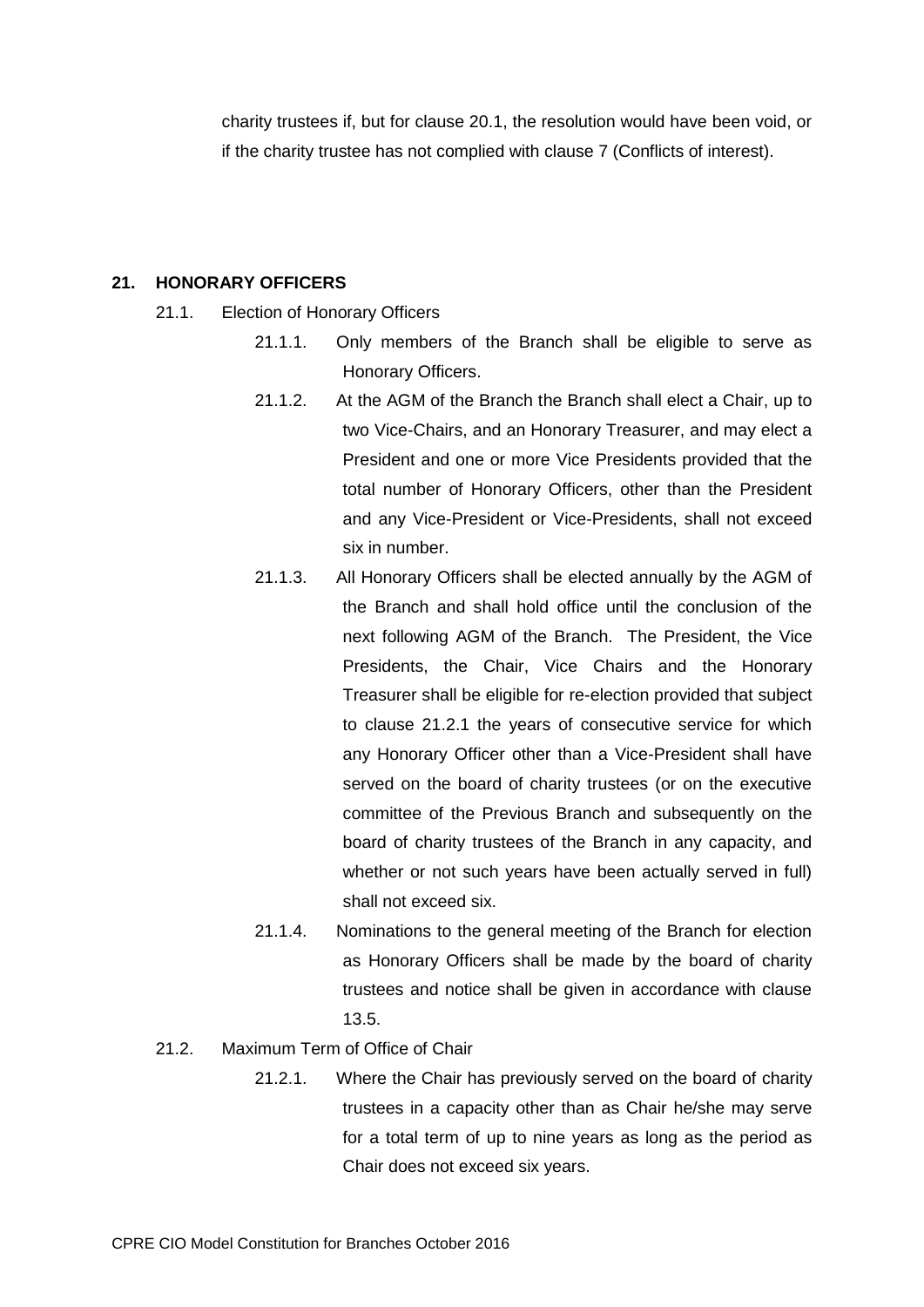- 21.3. Filling Casual Vacancies of Honorary Officers
	- 21.3.1. The board of charity trustees shall have the power to fill casual vacancies of Honorary Officers, other than that of President, until the next AGM of the Branch. Service to fill a casual vacancy shall be deemed to be service for a full year for the purpose of calculating consecutive years of service.
- 21.4. Ex-officio status of Honorary Officers
	- 21.4.1. The Chair, Vice-Chairs and Honorary Treasurer shall be exofficio members of the board of charity trustees and every other committee of the Branch, except the District Groups. The President and any Vice-Presidents shall not be ex officio members of the board of charity trustees or any other committee.

#### **22. EXECUTION OF DOCUMENTS**

- 22.1. The Branch shall execute documents either by signature or by affixing its seal (if it has one).
- 22.2. A document is validly executed by signature if it is signed by at least two of the charity trustees.
- 22.3. If the Branch has a seal:
	- 22.3.1. it must comply with the provisions of the General Regulations; and
	- 22.3.2. it must only be used by the authority of the charity trustees or of a committee of charity trustees duly authorised by the charity trustees. The charity trustees may determine who shall sign any document to which the seal is affixed and unless otherwise determined it shall be signed by two charity trustees.

# **23. USE OF ELECTRONIC COMMUNICATIONS**

- 23.1. General
	- 23.1.1. The Branch will comply with the requirements of the Communications Provisions in the General Regulations and in particular:
		- 23.1.1.1. the requirement to provide within 21 days to any member on request a hard copy of any document or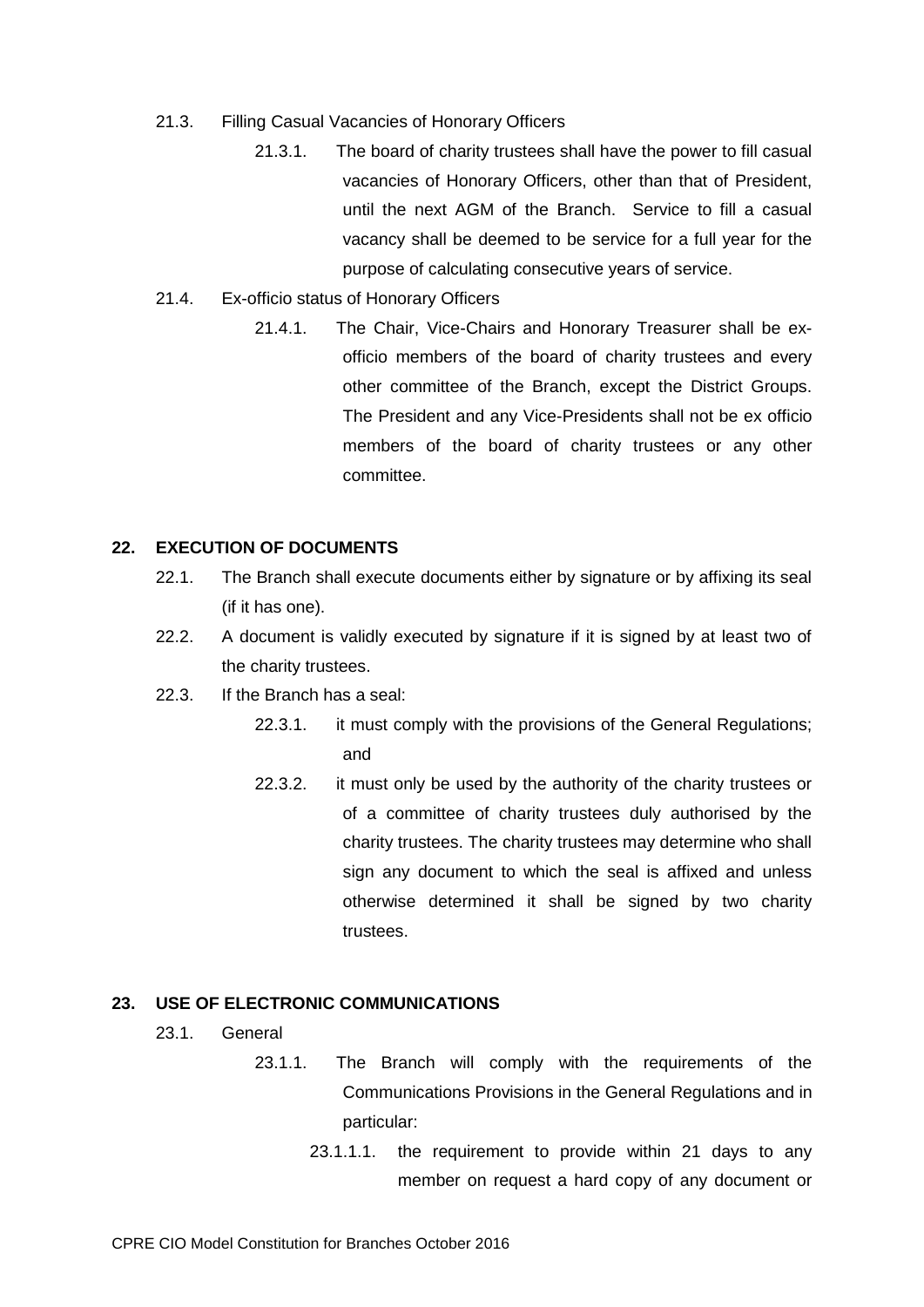information sent to the member otherwise than in hard copy form;

- 23.1.1.2. any requirements to provide information to the Charity Commission in a particular form or manner.
- 23.2. Use of electronic communications
	- 23.2.1. To the Branch
		- 23.2.1.1. Any member or charity trustee of the Branch may communicate electronically with the Branch to an address specified by the Branch for the purpose, so long as the communication is authenticated in a manner which is satisfactory to the Branch.
	- 23.2.2. By the Branch
		- 23.2.2.1. Any member or charity trustee of the Branch, by providing the Branch with his email address or similar, is taken to have agreed to receive communications from the Branch in electronic form at that address, unless the member has indicated to the Branch his unwillingness to receive such communications in that form.
		- 23.2.2.2. The charity trustees may, subject to compliance with any legal requirements, by means of publication on its website -
			- 23.2.2.2.1 provide the members with the notice referred to in clause 11.4 (Notice of general meetings);
			- 23.2.2.2.2 give charity trustees notice of their meetings in accordance with clause 19.1 (Calling meetings); and
			- 23.2.2.2.3 and submit any proposal to the members or charity trustees for decision by written resolution in accordance with the Branch's powers under clause 10 (Members' decisions), 10.3 (Decisions taken by resolution in writing).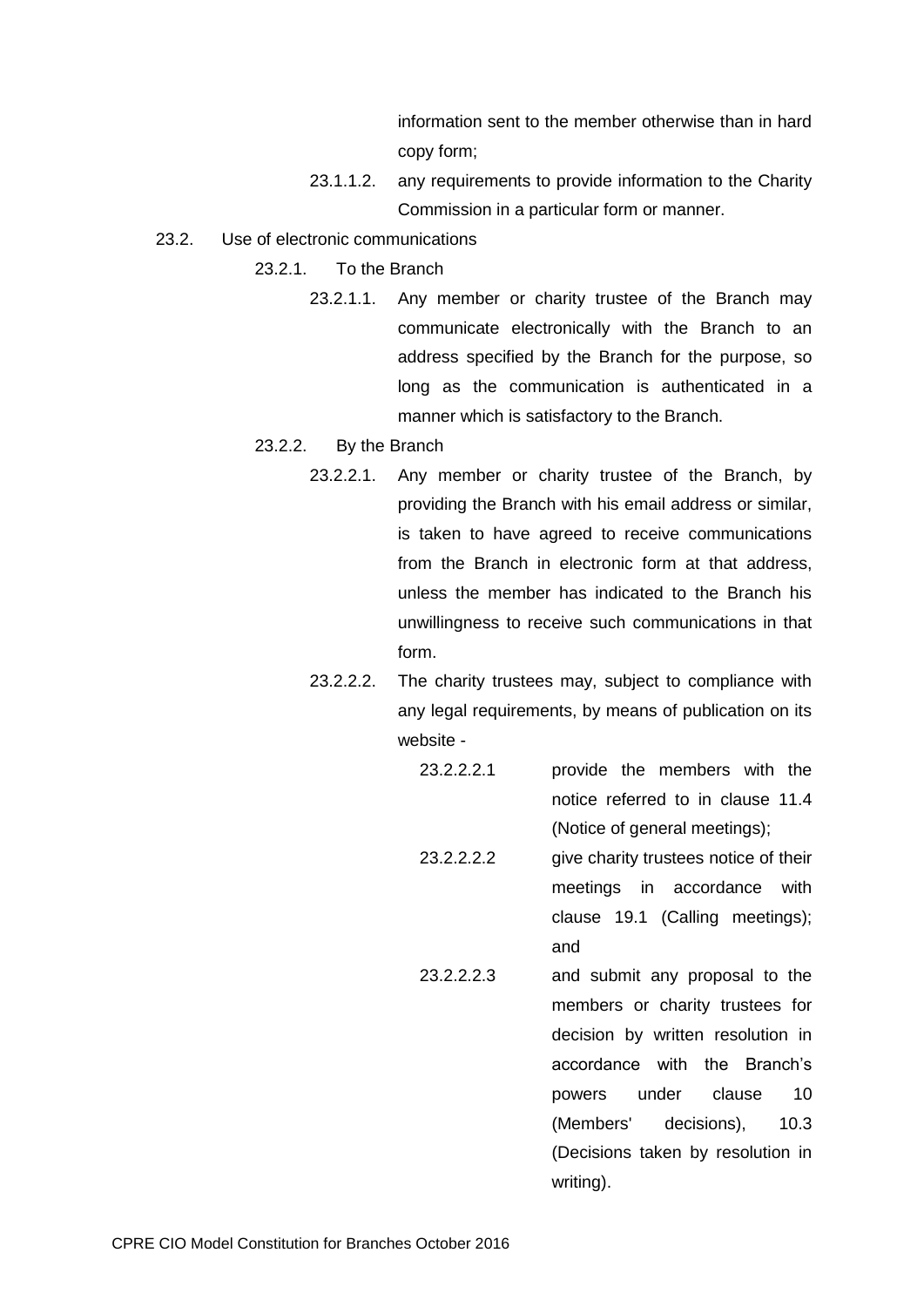23.2.2.3. charity trustees must:

23.2.2.3.1 take reasonable steps to ensure that members and charity trustees are promptly notified of the publication of any such notice or proposal; 23.2.2.3.2 send any such notice or proposal in hard copy form to any member or charity trustee who has not consented to receive communications in electronic form.

# **24. KEEPING OF REGISTERS**

The Branch must comply with its obligations under the General Regulations in relation to the keeping of, and provision of access to, registers of its members and charity trustees.

# **25. MINUTES**

- 25.1. The charity trustees must keep minutes of all:
	- 25.1.1. appointments of officers made by the charity trustees;
	- 25.1.2. proceedings at general meetings of the Branch;
	- 25.1.3. meetings of the charity trustees and committees of charity trustees including:
		- 25.1.3.1. the names of the trustees present at the meeting;
		- 25.1.3.2. the decisions made at the meetings; and
		- 25.1.3.3. where appropriate the reasons for the decisions;
	- 25.1.4. decisions made by the charity trustees otherwise than in meetings.

# **26. ACCOUNTING RECORDS, ACCOUNTS, ANNUAL REPORTS AND RETURNS, REGISTER MAINTENANCE**

26.1. The charity trustees must comply with the requirements of the Charities Act 2011 with regard to the keeping of accounting records, to the preparation and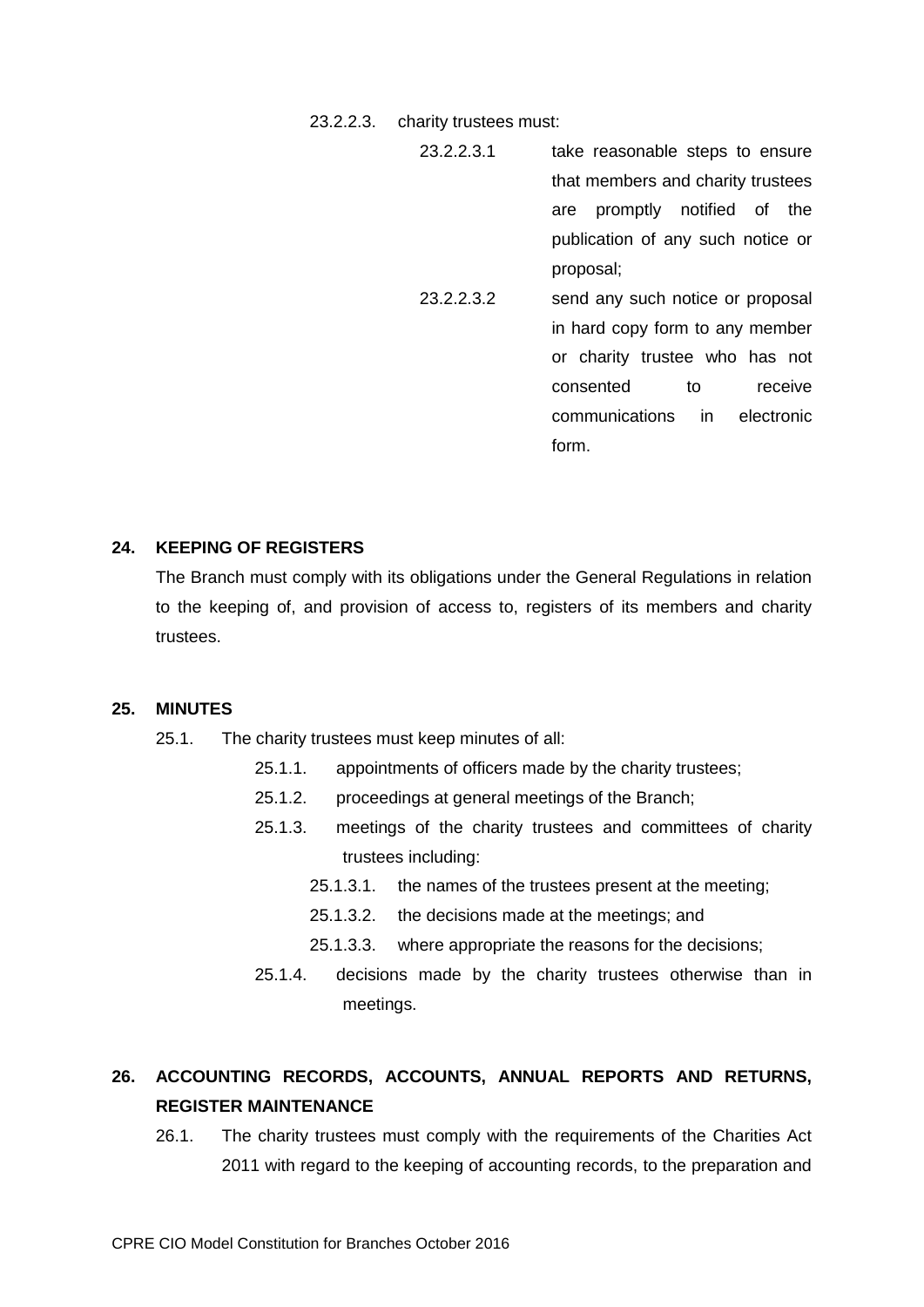scrutiny of statements of accounts, and to the preparation of annual reports and returns. The statements of accounts, reports and returns must be sent to the Charity Commission, regardless of the income of the Branch, within 10 months of the financial year end.

26.2. The charity trustees must comply with their obligation to inform the Charity Commission within 28 days of any change in the particulars of the Branch entered on the Central Register of Charities.

#### **27. RULES**

The charity trustees may from time to time make such reasonable and proper rules or bye laws as they may deem necessary or expedient for the proper conduct and management of the Branch, but such rules or bye laws must not be inconsistent with any provision of this Constitution or in the Articles or standing orders, rules or bye laws of CPRE. Copies of any such rules or bye laws currently in force must be made available to any member of the Branch on request.

# **28. DISPUTES**

If a dispute arises between members of the Branch about the validity or propriety of anything done by the members under this Constitution, and the dispute cannot be resolved by agreement, the parties to the dispute must first try in good faith to settle the dispute by mediation before resorting to litigation.

## **29. AMENDMENT OF CONSTITUTION**

As provided by clauses 224-227 of the Charities Act 2011:

- 29.1. No alterations shall be made to the Constitution unless:
	- 29.1.1. required by CPRE and passed:
		- 29.1.1.1. by a resolution agreed in writing by all members of the Branch in accordance with clause 10.3; or
		- 29.1.1.2. by a resolution passed by a 75% majority of votes cast at a general meeting of the members of the Branch; or
	- 29.1.2. approved by CPRE and (2) proposed by the board of trustees (a simple majority of whom at a duly convened trustees meeting having decided to propose such a resolution to the members) and (3) passed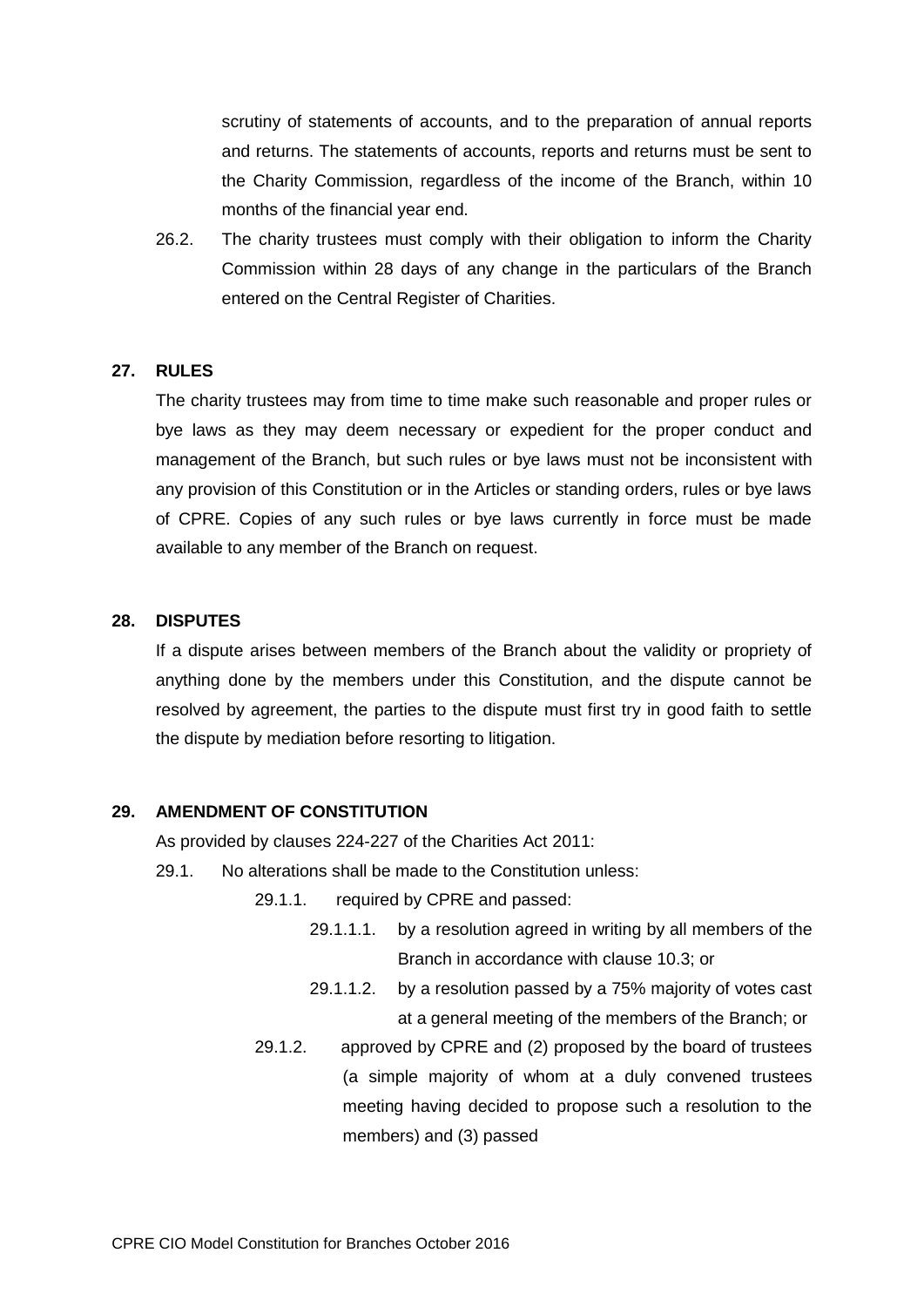- 29.1.2.1. by resolution agreed in writing by all members of the Branch in accordance with clause 10.3; or
- 29.1.2.2. by a resolution passed by a 75% majority of votes cast at a general meeting of the members of the Branch;
- <span id="page-28-0"></span>29.2. Any alteration of clause 3 (Objects), clause 31 (Voluntary winding up or dissolution), this clause [29.2,](#page-28-0) or of any provision where the alteration would provide authorisation for any benefit to be obtained by charity trustees or members of the Branch or persons connected with them, requires the prior written consent of the Charity Commission.
- 29.3. No amendment that is inconsistent with the provisions of the Charities Act 2011 or the General Regulations shall be valid.
- 29.4. A copy of any resolution altering the Constitution, together with a copy of the Branch's Constitution as amended, must be sent to the Charity Commission within 15 days from the date on which the resolution is passed. The amendment does not take effect until it has been recorded in the Register of Charities.

## **30. INDEMNITY OF CHARITY TRUSTEES**

- 30.1. To the extent permitted by law from time to time, but without prejudice to any indemnity to which a member of the board of charity trustees or other officer may otherwise be entitled the Branch may indemnify every charity trustee or other officer out of the assets of the Branch against all costs and liabilities incurred by him which relate to anything done or omitted or alleged to have been done or omitted by him as a charity trustee or other officer save that no charity trustee may be entitled to be indemnified:
	- 30.1.1. for any liability incurred by him to the Branch or any associated company of the Branch;
	- 30.1.2. for any fine imposed in criminal proceedings;
	- 30.1.3. for any sum payable to a regulatory authority by way of a penalty in respect of non-compliance with any requirement of a regulatory nature howsoever arising;
	- 30.1.4. for any liability which he has incurred in defending any criminal proceedings in which he is convicted and such conviction has become final; and
	- 30.1.5. for any liability which he has incurred in defending any civil proceedings brought by the Branch or an associated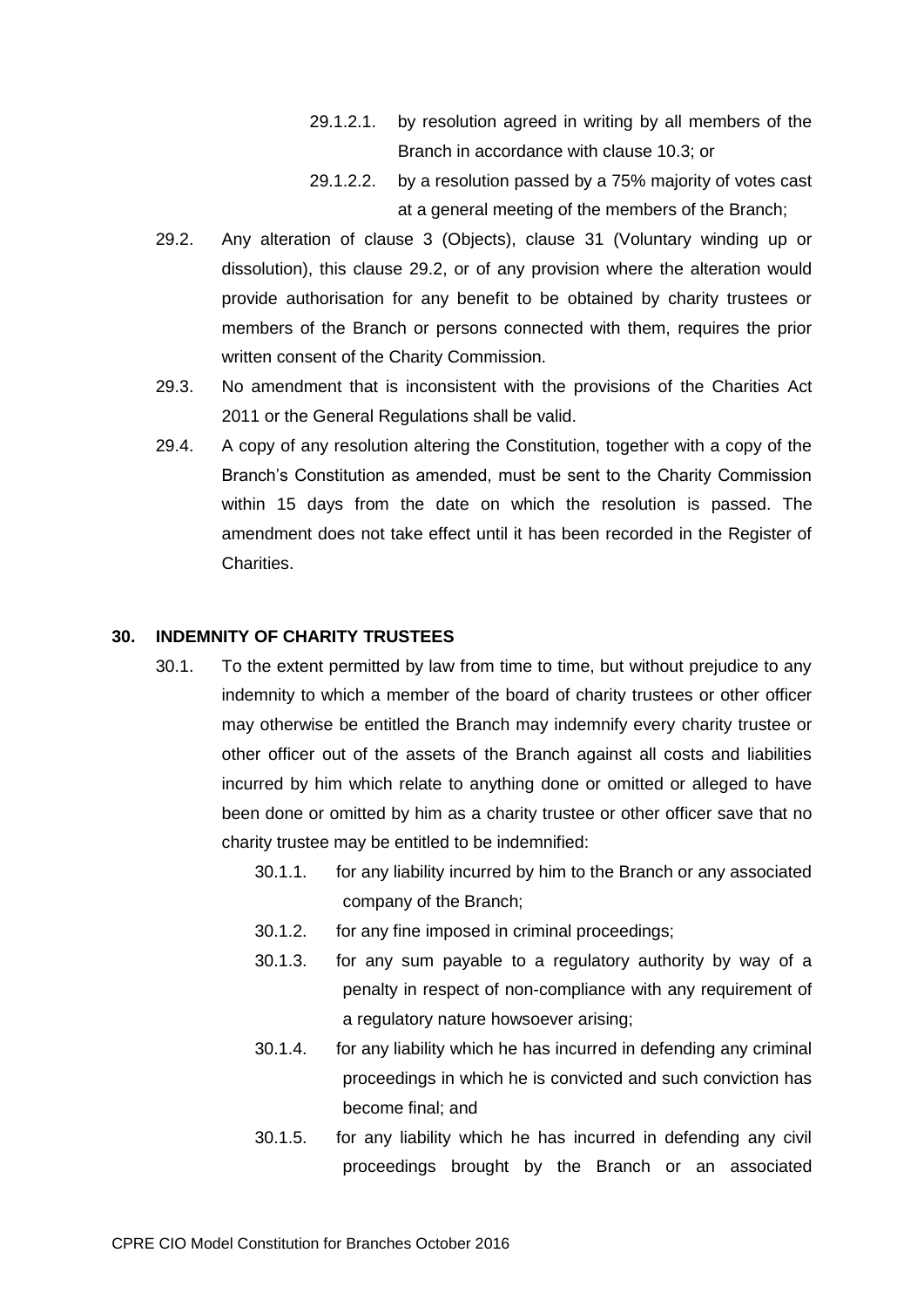company in which a final judgment has been given against him.

- 30.2. To the extent permitted by law from time to time, but without prejudice to any indemnity to which the charity trustees or other officer may otherwise be entitled, the Branch may provide funds to every charity trustee or other officer to meet expenditure incurred or to be incurred by him in any proceedings (whether civil or criminal) brought by any party which relate to anything done or omitted or alleged to have been done or omitted by him as a charity trustee or officer, provided that he will be obliged to repay such amounts no later than:
	- 30.2.1. in the event he is convicted in proceedings, the date when the conviction becomes final; or
	- 30.2.2. in the event of judgment being given against him in proceedings, the date when the judgment becomes final.

# <span id="page-29-0"></span>**31. VOLUNTARY WINDING UP OR DISSOLUTION**

- 31.1. As provided by the Dissolution Regulations, the Branch may be dissolved by resolution of its members. Any decision by the members to wind up or dissolve the Branch can only be made:
	- 31.1.1. at a general meeting of the members of the Branch called in accordance with clause 11 (Meetings of Members), of which not less than 14 days' notice has been given to those eligible to attend and vote:
		- 31.1.1.1. by a resolution passed by a 75% majority of those voting, or
		- 31.1.1.2. by a resolution passed by decision taken without a vote and without any expression of dissent in response to the question put to the general meeting; or
	- 31.1.2. by a resolution agreed in writing by all members of the Branch in accordance with clause 10.3.
- 31.2. If upon the winding up or dissolution of the Branch there remains, after the satisfaction of all its debts and liabilities, any property whatsoever, the same shall not be paid to or distributed among the members of the Branch, but shall be given or transferred to CPRE or its successor body. In the event that CPRE and any successor body have been wound up or dissolved then such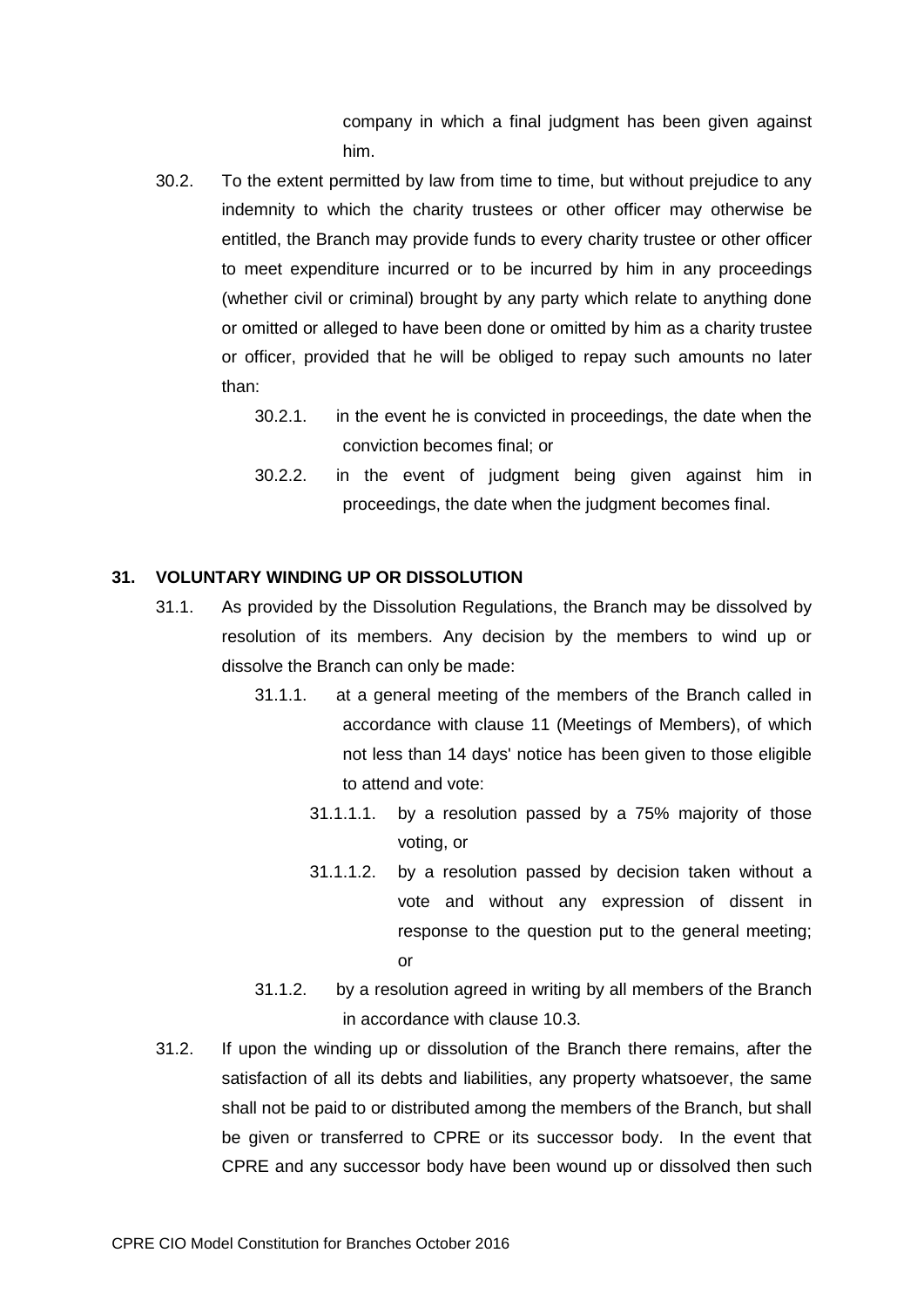property shall be transferred to such other charity or charities which prohibit(s) the distribution of its or their income and property to an extent at least as great as is imposed upon the Branch by clause 5.1 and having objects identical with or similar to the Objects, as the members of the Branch shall resolve at or before the time of dissolution and if that cannot be done to some other charitable object or objects.

- 31.3. The Branch must observe the requirements of the Dissolution Regulations in applying to the Charity Commission for the Branch to be removed from the Register of Charities, and in particular:
	- 31.3.1. the charity trustees must send with their application to the Charity Commission:
		- 31.3.1.1. a copy of the resolution passed by the members of the Branch;
		- 31.3.1.2. a declaration by the charity trustees that any debts and other liabilities of the Branch have been settled or otherwise provided for in full; and
		- 31.3.1.3. a statement by the charity trustees setting out the way in which any property of the Branch has been or is to be applied prior to its dissolution in accordance with this Constitution;
	- 31.3.2. the charity trustees must ensure that a copy of the application is sent within seven days to every member and employee of the Branch, and to any charity trustee of the Branch who was not privy to the application.
- 31.4. If the Branch is to be wound up or dissolved in any other circumstances, the provisions of the Dissolution Regulations must be followed.

## **32. INTERPRETATION**

- 32.1. In this Constitution:
	- 32.1.1. "Branch" means the charitable incorporated organisation named in clause 1;
	- 32.1.2. "charity trustee" or "trustee" means a charity trustee of the Branch, and board of trustees means the board of charity trustees of the Branch;
	- 32.1.3. "clear days", in relation to a period of notice, means the period excluding the day on which the notice is given or deemed to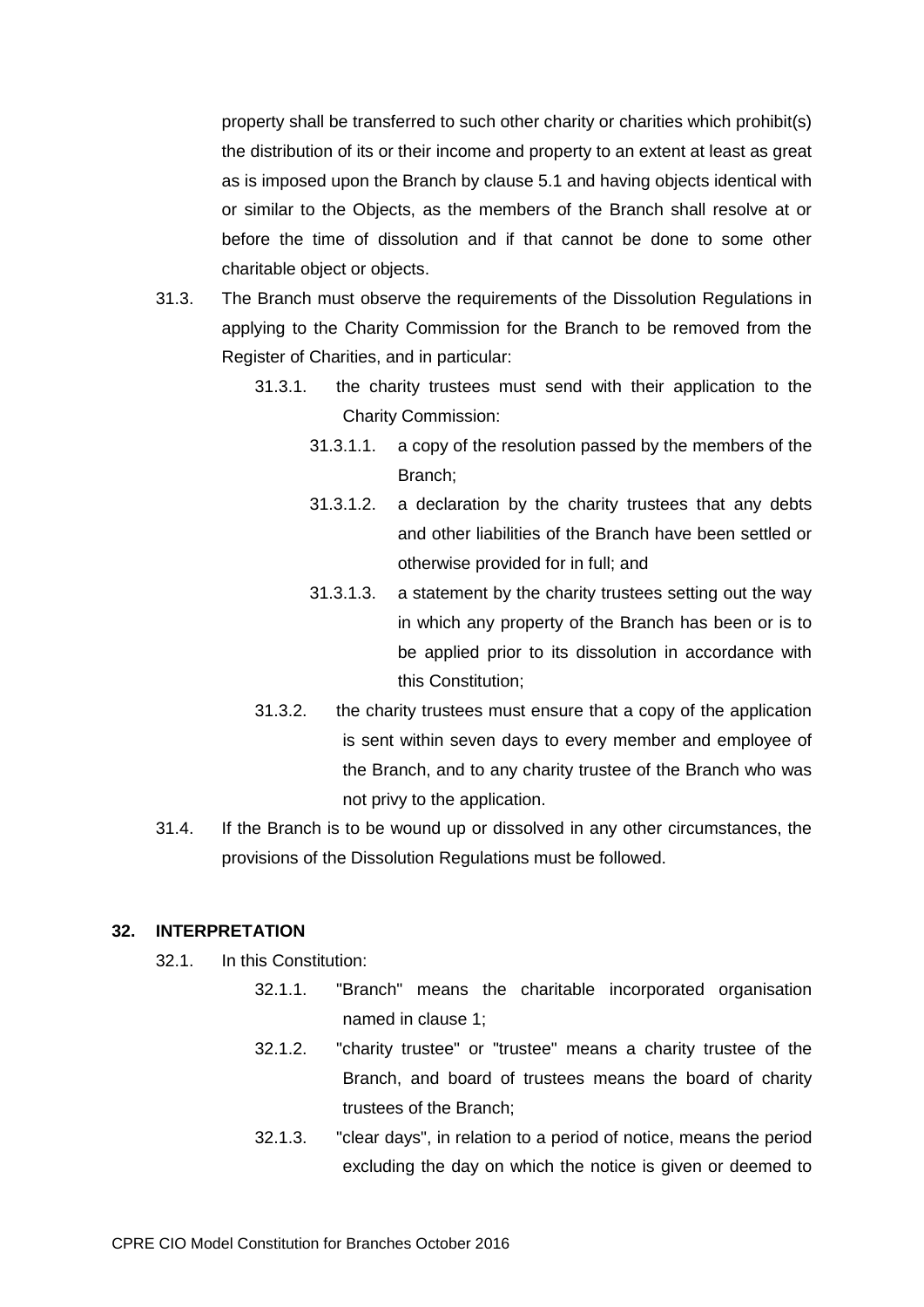be given and the day for which it is given or on which it is to take effect;

- 32.1.4. The "Communications Provisions" means the Communications Provisions in Part 9 of the General Regulations;
- <span id="page-31-3"></span><span id="page-31-2"></span><span id="page-31-1"></span><span id="page-31-0"></span>32.1.5. "connected person" means:
	- 32.1.5.1. a child, parent, grandchild, grandparent, brother or sister of the charity trustee;
	- 32.1.5.2. the spouse or civil partner of the charity trustee or of any person falling within clause 32.1.5.1 above;
	- 32.1.5.3. a person carrying on business in partnership with the charity trustee or with any person falling within clause [32.1.5.1](#page-31-0) or [32.1.5.2](#page-31-1) above;
	- 32.1.5.4. an institution which is controlled
		- 32.1.5.4.1 by the charity trustee or any connected person falling within clause [32.1.5.1,](#page-31-0) [32.1.5.2](#page-31-1) or [32.1.5.3](#page-31-2) above; or
		- 32.1.5.4.2 by two or more persons falling within clause [32.1.5.4.1](#page-31-3) when taken together;
	- 32.1.5.5. a body corporate in which
		- 32.1.5.5.1 the charity trustee or any connected person falling within clauses [32.1.5.1](#page-31-0) to [32.1.5.3](#page-31-2) has a substantial interest; or 32.1.5.5.2 two or more persons falling within
			- clause [32.1.5.5.1](#page-31-4) who, when taken together, have a substantial interest;
- <span id="page-31-4"></span>32.1.6. "Constitution" means this document, being the constitution of the Branch;
- 32.1.7. "CPRE" means the Campaign to Protect Rural England, registered charity no. 1089685;
- 32.1.8. "Dissolution Regulations" means the Charitable Incorporated Organisations (Insolvency and Dissolution) Regulations 2012;
- 32.1.9. "General Regulations" means the Charitable Incorporated Organisations (General) Regulations 2012;